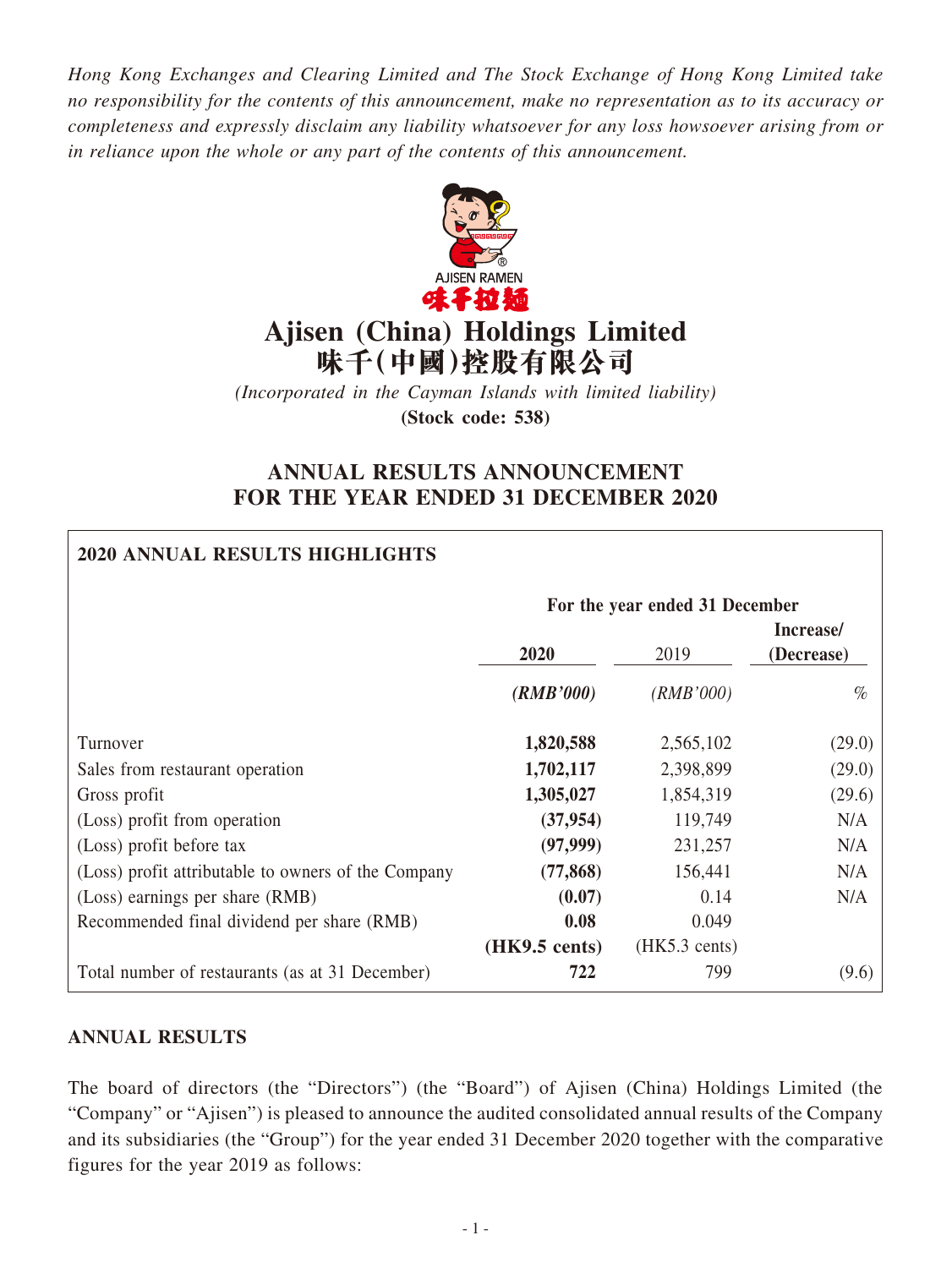## **CONSOLIDATED STATEMENT OF PROFIT OR LOSS AND OTHER COMPREHENSIVE INCOME**

*For the year ended 31 December 2020*

|                                                                                                                          |                       | 2020           | 2019           |
|--------------------------------------------------------------------------------------------------------------------------|-----------------------|----------------|----------------|
|                                                                                                                          | <b>NOTES</b>          | <b>RMB'000</b> | <b>RMB'000</b> |
| Revenue                                                                                                                  | $\mathfrak{Z}$        | 1,820,588      | 2,565,102      |
| Cost of inventories consumed                                                                                             | 7                     | (515, 561)     | (710, 783)     |
| Staff costs                                                                                                              | $\overline{7}$        | (477,510)      | (679, 858)     |
| Depreciation                                                                                                             | $\boldsymbol{7}$      | (443, 693)     | (414,964)      |
| Other operating expenses                                                                                                 | $\boldsymbol{7}$      | (421, 778)     | (639, 748)     |
| (Loss) profit from operation                                                                                             |                       | (37, 954)      | 119,749        |
| Other income                                                                                                             | $\overline{4}$        | 96,169         | 129,947        |
| Impairment losses under expected credit loss model, net of                                                               |                       |                |                |
| reversal                                                                                                                 |                       | (9,263)        | (515)          |
| Other gains and losses                                                                                                   | 5                     | (108, 327)     | 15,239         |
| Share of (loss) profit of associates                                                                                     |                       | (448)          | 2,310          |
| Share of loss of a joint venture                                                                                         |                       | (1,998)        | (233)          |
| Finance costs                                                                                                            | 6                     | (36, 178)      | (35,240)       |
| (Loss) profit before tax                                                                                                 |                       | (97, 999)      | 231,257        |
| Income tax credit (expense)                                                                                              | $\boldsymbol{\delta}$ | 19,110         | (62, 947)      |
| (Loss) profit for the year                                                                                               |                       | (78, 889)      | 168,310        |
| Other comprehensive (expense) income, net of income tax                                                                  |                       |                |                |
| Items that will not be reclassified to profit or loss:                                                                   |                       |                |                |
| Fair value adjustment on property, plant and equipment and<br>right-of-use assets upon transfer to investment properties |                       |                | 174,710        |
| Income tax relating to items that will not be reclassified to<br>profit or loss                                          |                       |                | (88, 670)      |
| Reversal of income tax previously recognised on properties                                                               |                       |                |                |
| revaluation reserve                                                                                                      |                       |                | 6,736          |
|                                                                                                                          |                       |                | 92,776         |
|                                                                                                                          |                       |                |                |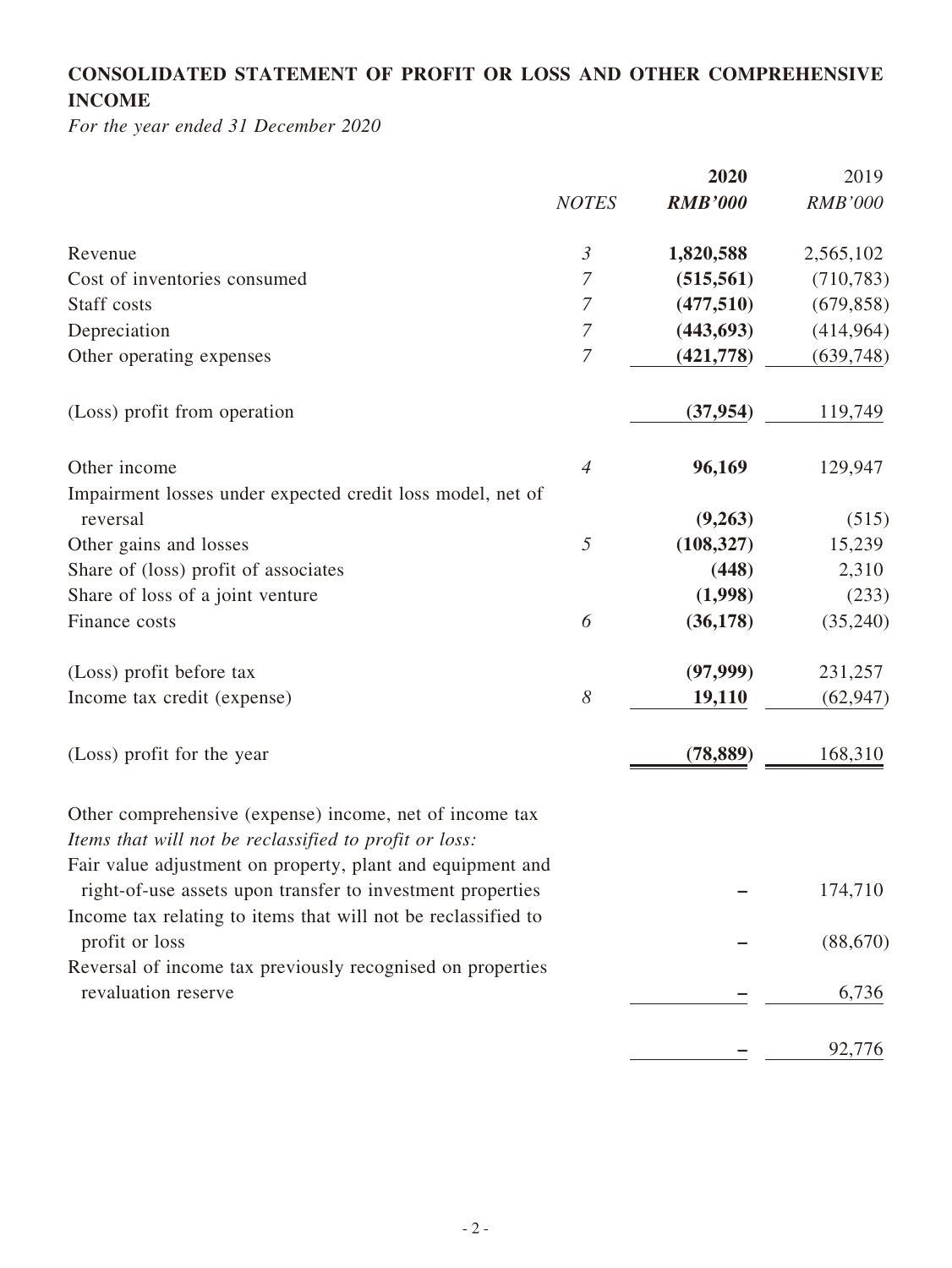|                                                                |              | 2020           | 2019           |
|----------------------------------------------------------------|--------------|----------------|----------------|
|                                                                | <b>NOTES</b> | <b>RMB'000</b> | <b>RMB'000</b> |
| Items that may be reclassified subsequently to profit or loss: |              |                |                |
| Exchange differences arising on translation of foreign         |              |                |                |
| operation                                                      |              | (26, 188)      | 5,350          |
|                                                                |              | (26, 188)      | 5,350          |
|                                                                |              |                |                |
| Other comprehensive (expense) income for the year,             |              |                |                |
| net of income tax                                              |              | (26, 188)      | 98,126         |
| Total comprehensive (expense) income for the year              |              | (105, 077)     | 266,436        |
|                                                                |              |                |                |
| (Loss) profit for the year attributable to:                    |              |                |                |
| Owners of the Company                                          |              | (77, 868)      | 156,441        |
| Non-controlling interests                                      |              | (1,021)        | 11,869         |
|                                                                |              | (78, 889)      | 168,310        |
|                                                                |              |                |                |
| Total comprehensive (expense) income attributable to:          |              |                |                |
| Owners of the Company                                          |              | (96, 798)      | 253,430        |
| Non-controlling interests                                      |              | (8,279)        | 13,006         |
|                                                                |              | (105, 077)     | 266,436        |
|                                                                |              |                |                |
|                                                                |              | 2020           | 2019           |
|                                                                |              | <b>RMB</b>     | RMB            |
| (Loss) earnings per share<br>- Basic                           | 10           |                |                |
|                                                                |              | (0.07)         | 0.14           |
| - Diluted                                                      |              | (0.07)         | 0.14           |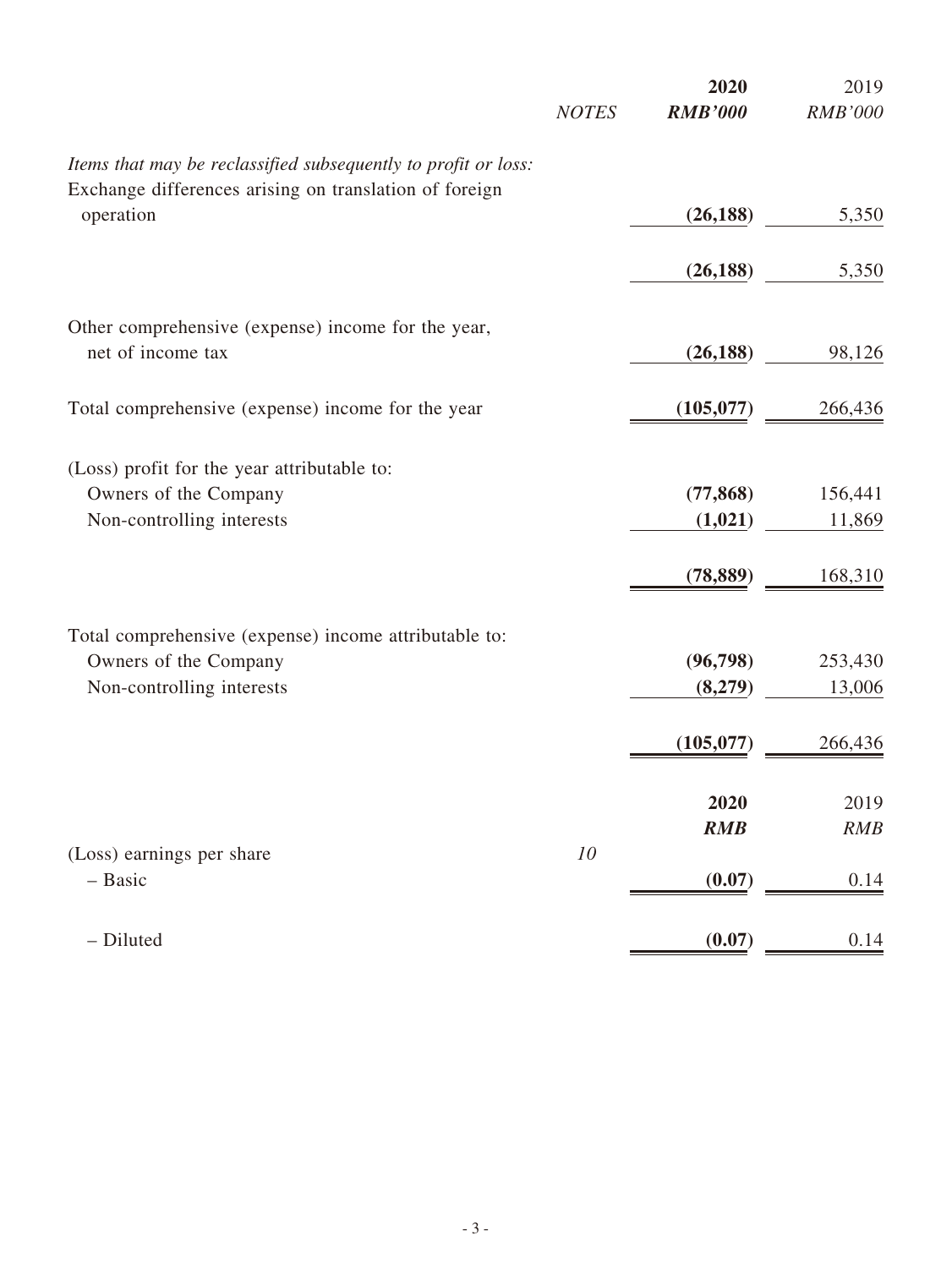## **CONSOLIDATED STATEMENT OF FINANCIAL POSITION**

*At 31 December 2020*

|                                                       |              | 2020           | 2019           |
|-------------------------------------------------------|--------------|----------------|----------------|
|                                                       | <b>NOTES</b> | <b>RMB'000</b> | <b>RMB'000</b> |
| Non-current assets                                    |              |                |                |
| Investment properties                                 |              | 997,956        | 1,032,120      |
| Property, plant and equipment                         |              | 532,083        | 606,933        |
| Right-of-use assets                                   |              | 616,312        | 681,683        |
| Goodwill                                              |              | 1,289          | 1,344          |
| Intangible assets                                     |              | 519            | 6,002          |
| Interests in associates                               | 11           | 56,099         | 134,570        |
| Interest in a joint venture                           |              | 9,715          | 11,713         |
| Rental deposits                                       |              | 97,980         | 98,885         |
| Deferred tax assets                                   |              | 27,568         | 9,069          |
| Financial assets at fair value through profit or loss |              |                |                |
| ("FVTPL")                                             | 12           | 236,671        | 262,708        |
|                                                       |              | 2,576,192      | 2,845,027      |
| Current assets                                        |              |                |                |
| Inventories                                           |              | 137,202        | 126,691        |
| Trade and other receivables                           | 13           | 158,034        | 249,443        |
| <b>Taxation recoverable</b>                           |              | 586            | 716            |
| Bank balances and cash                                |              | 1,738,380      | 1,705,399      |
|                                                       |              | 2,034,202      | 2,082,249      |
| Current liabilities                                   |              |                |                |
| Trade and other payables                              | 14           | 275,897        | 325,341        |
| Lease liabilities                                     |              | 247,766        | 230,231        |
| <b>Contract liabilities</b>                           |              | 7,828          | 10,234         |
| Amounts due to related companies                      |              | 5,162          | 4,073          |
| Amounts due to directors                              |              | 460            | 504            |
| Amount due to a shareholder                           |              |                | 17,525         |
| Amounts due to non-controlling interests              |              | 13,518         | 13,434         |
| Amounts due to associates                             |              | 2,087          | 2,245          |
| Amount due to a joint venture                         |              | 576            | 2,076          |
| Dividend payable                                      |              |                | 26             |
| Taxation payable                                      |              | 39,812         | 51,349         |
| Bank borrowings                                       |              | 146,469        | 160,155        |
|                                                       |              | 739,575        | 817,193        |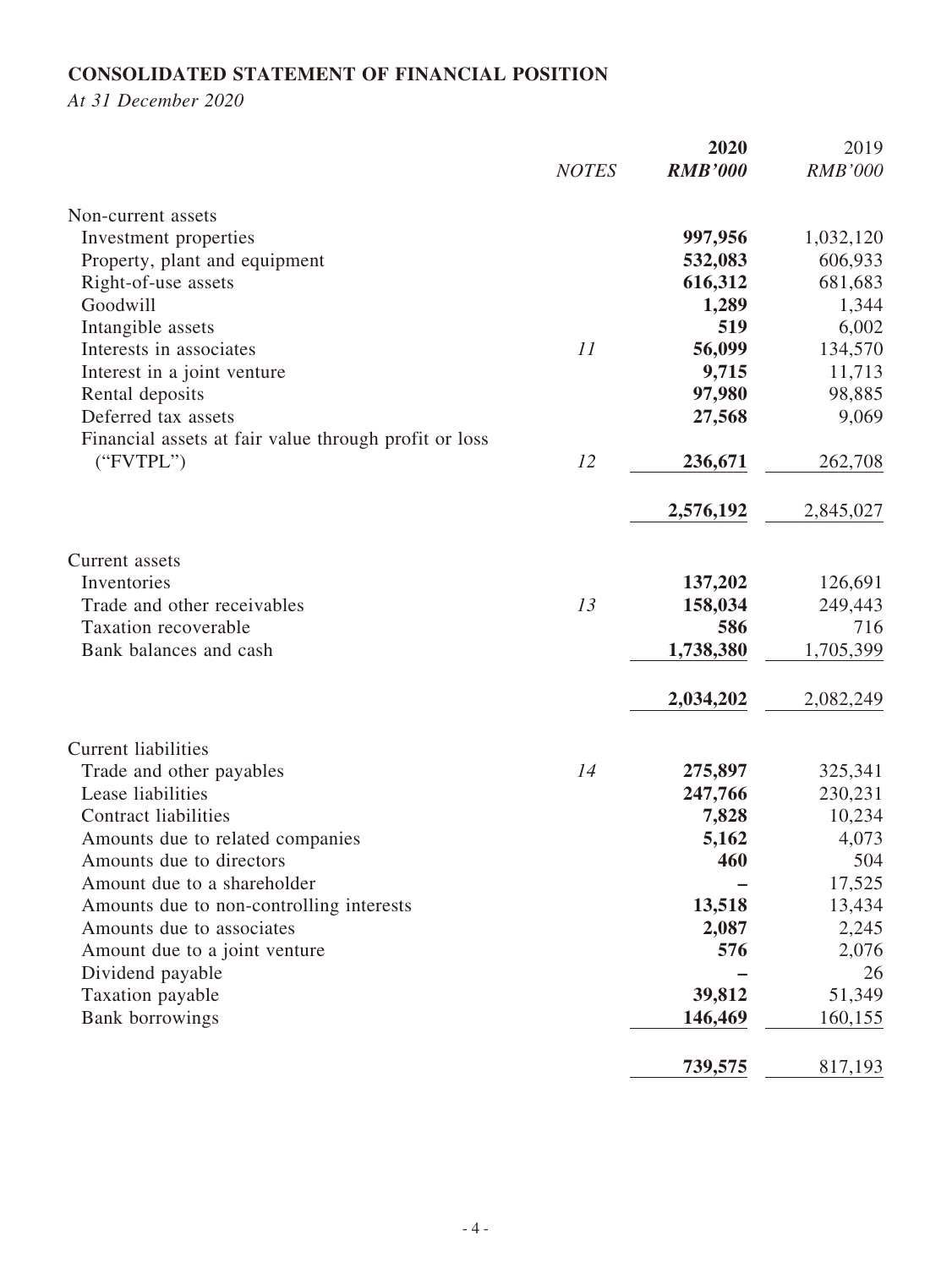|                                              | <b>NOTES</b> | 2020<br><b>RMB'000</b> | 2019<br><b>RMB'000</b> |
|----------------------------------------------|--------------|------------------------|------------------------|
| Net current assets                           |              | 1,294,627              | 1,265,056              |
| Total assets less current liabilities        |              | 3,870,819              | 4,110,083              |
| Non-current liabilities                      |              |                        |                        |
| Bank borrowings                              |              | 39,575                 | 47,521                 |
| Lease liabilities                            |              | 384,985                | 415,992                |
| Deferred tax liabilities                     |              | 156,338                | 175,355                |
| Financial liabilities at FVTPL               |              | 61,067                 | 62,776                 |
|                                              |              | 641,965                | 701,644                |
| Net assets                                   |              | 3,228,854              | 3,408,439              |
| Capital and reserves                         |              |                        |                        |
| Share capital                                |              | 108,404                | 108,404                |
| Reserves                                     |              | 3,049,364              | 3,220,670              |
| Equity attributable to owners of the Company |              | 3,157,768              | 3,329,074              |
| Non-controlling interests                    |              | 71,086                 | 79,365                 |
| Total equity                                 |              | 3,228,854              | 3,408,439              |
|                                              |              |                        |                        |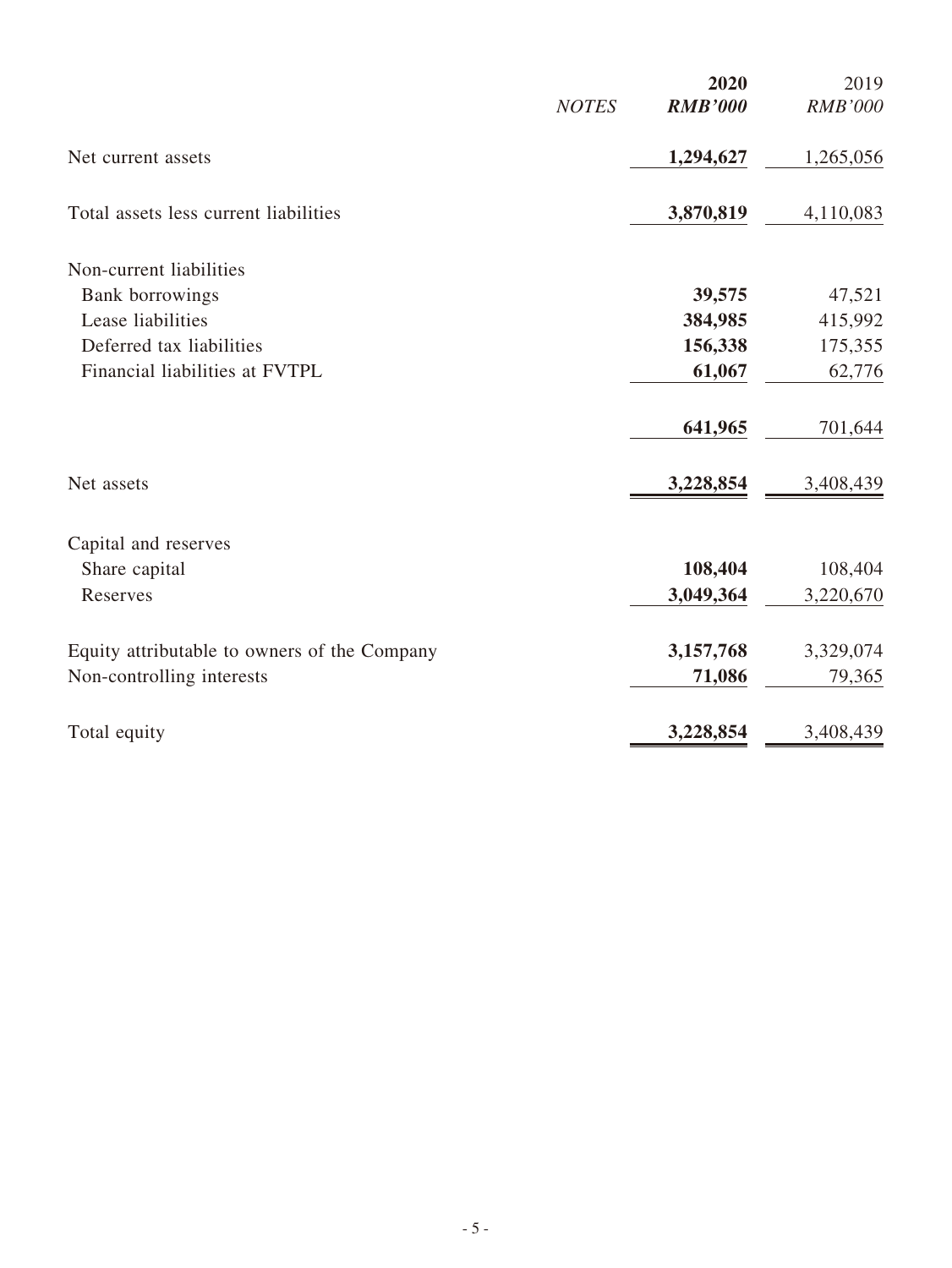## **NOTES TO THE CONSOLIDATED FINANCIAL STATEMENTS**

*For the year ended 31 December 2020*

#### **1. GENERAL INFORMATION**

Ajisen (China) Holdings Limited (the "Company") was incorporated and registered as an exempted company with limited liability on 6 April 2006 under the Companies Law of the Cayman Islands and acts as an investment holding company. Its shares have been listed on the Main Board of The Stock Exchange of Hong Kong Limited (the "Stock Exchange") on 30 March 2007. Its immediate holding company is Favour Choice Limited, a company which is incorporated in the British Virgin Islands and wholly-owned by Anmi Holdings Limited, a company which is incorporated in the British Virgin Islands and whollyowned by Anmi Trust and controlled by Ms. Poon Wai ("Ms. Poon") who is also the Chairwoman and Managing Director of the Company.

The principal activities of the Company and its subsidiaries (the "Group") are operation of restaurants, manufacture and sales of noodles and related products, and investment holding.

The consolidated financial statements are presented in Renminbi ("RMB"), which is also the functional currency of the Company and the Mainland China operating subsidiaries of the Company. The functional currency of Hong Kong operating subsidiaries is Hong Kong dollars ("HK\$").

#### **2. APPLICATION OF AMENDMENTS TO HONG KONG FINANCIAL REPORTING STANDARDS ("HKFRSs")**

#### **Amendments to HKFRSs that are mandatorily effective for the current year**

In the current year, the Group has applied the *Amendments to References to the Conceptual Framework in HKFRS Standards* and the following amendments to HKFRSs issued by the Hong Kong Institute of Certified Public Accountants ("HKICPA") for the first time, which are mandatorily effective for the annual period beginning on or after 1 January 2020 for the preparation of the consolidated financial statements:

| Amendments to HKAS 1 and | Definition of Material                |
|--------------------------|---------------------------------------|
| HKAS 8                   |                                       |
| Amendments to HKFRS 3    | Definition of a Business              |
| Amendments to HKFRS 9,   | <b>Interest Rate Benchmark Reform</b> |
| HKAS 39 and HKFRS 7      |                                       |

In addition, the Group has early applied the Amendment to HKFRS 16 *Covid-19-Related Rent Concessions*.

Except as described below, the application of the *Amendments to References to the Conceptual Framework in HKFRS Standards* and the amendments to HKFRSs in the current year had no material impact on the Group's financial positions and performance for the current and prior years and/or on the disclosures set out in these consolidated financial statements.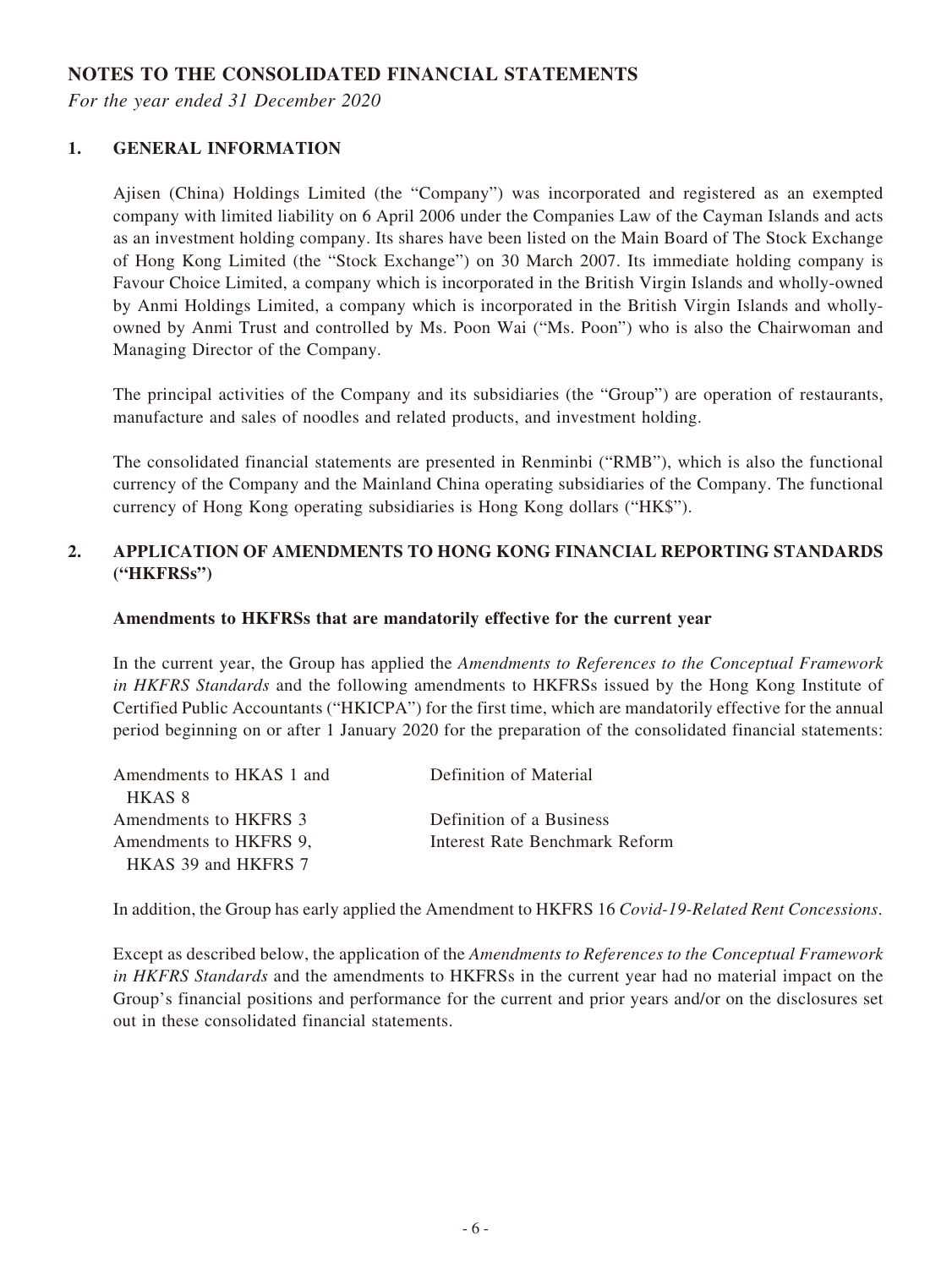#### **2.1 Impacts on early application of Amendment to HKFRS 16 Covid-19-Related Rent Concessions**

The Group has applied the amendment for the first time in the current year. The amendment introduces a new practical expedient for lessees to elect not to assess whether a Covid-19-related rent concession is a lease modification. The practical expedient only applies to rent concessions occurring as a direct consequence of the Covid-19 that meets all of the following conditions:

- the change in lease payments results in revised consideration for the lease that is substantially the same as, or less than, the consideration for the lease immediately preceding the change;
- any reduction in lease payments affects only payments originally due on or before 30 June 2021; and
- there is no substantive change to other terms and conditions of the lease.

A lessee applying the practical expedient accounts for changes in lease payments resulting from rent concessions the same way it would account for the changes applying HKFRS 16 *Leases* if the changes were not a lease modification. Forgiveness or waiver of lease payments are accounted for as variable lease payments. The related lease liabilities are adjusted to reflect the amounts forgiven or waived with a corresponding adjustment recognised in the profit or loss in the period in which the event occurs.

The application of the amendment had no impact to the opening retained profits at 1 January 2020. The Group has benefited from 1 to 9 months waiver of lease payments on several leases in Mainland China and Hong Kong. The Group has derecognised the part of the lease liability that has been extinguished by the forgiveness of lease payments using the discount rates originally applied to these leases respectively, resulting in a decrease in the lease liabilities of RMB34,121,000, which has been recognised as variable lease payments in profit or loss for the current year.

#### **New and amendments to HKFRSs in issue but not yet effective**

The Group has not early applied the following new and amendments to HKFRSs that have been issued but are not yet effective:

| <b>HKFRS 17</b>                                  | Insurance Contracts and the related Amendments <sup>1</sup>                                                                  |
|--------------------------------------------------|------------------------------------------------------------------------------------------------------------------------------|
| Amendments to HKFRS 3                            | Reference to the Conceptual Framework <sup>2</sup>                                                                           |
| Amendments to HKFRS 9,<br>HKAS 39, HKFRS 7,      | Interest Rate Benchmark Reform-Phase 2 <sup>4</sup>                                                                          |
| HKFRS 4 and HKFRS 16                             |                                                                                                                              |
| Amendments to HKFRS 10 and<br>HKAS <sub>28</sub> | Sale or Contribution of Assets between an Investor and<br>its Associate or Joint Venture <sup>3</sup>                        |
| Amendments to HKAS 1                             | Classification of Liabilities as Current or Non-current<br>and related amendments to Hong Kong Interpretation<br>$5(2020)^1$ |
| Amendments to HKAS 16                            | Property, Plant and Equipment - Proceeds before<br>Intended Use <sup>2</sup>                                                 |
| Amendments to HKAS 37                            | Onerous Contracts – Cost of Fulfilling a Contract <sup>2</sup>                                                               |
| Amendments to HKFRSs                             | Annual Improvements to HKFRSs 2018-2020 <sup>2</sup>                                                                         |
|                                                  |                                                                                                                              |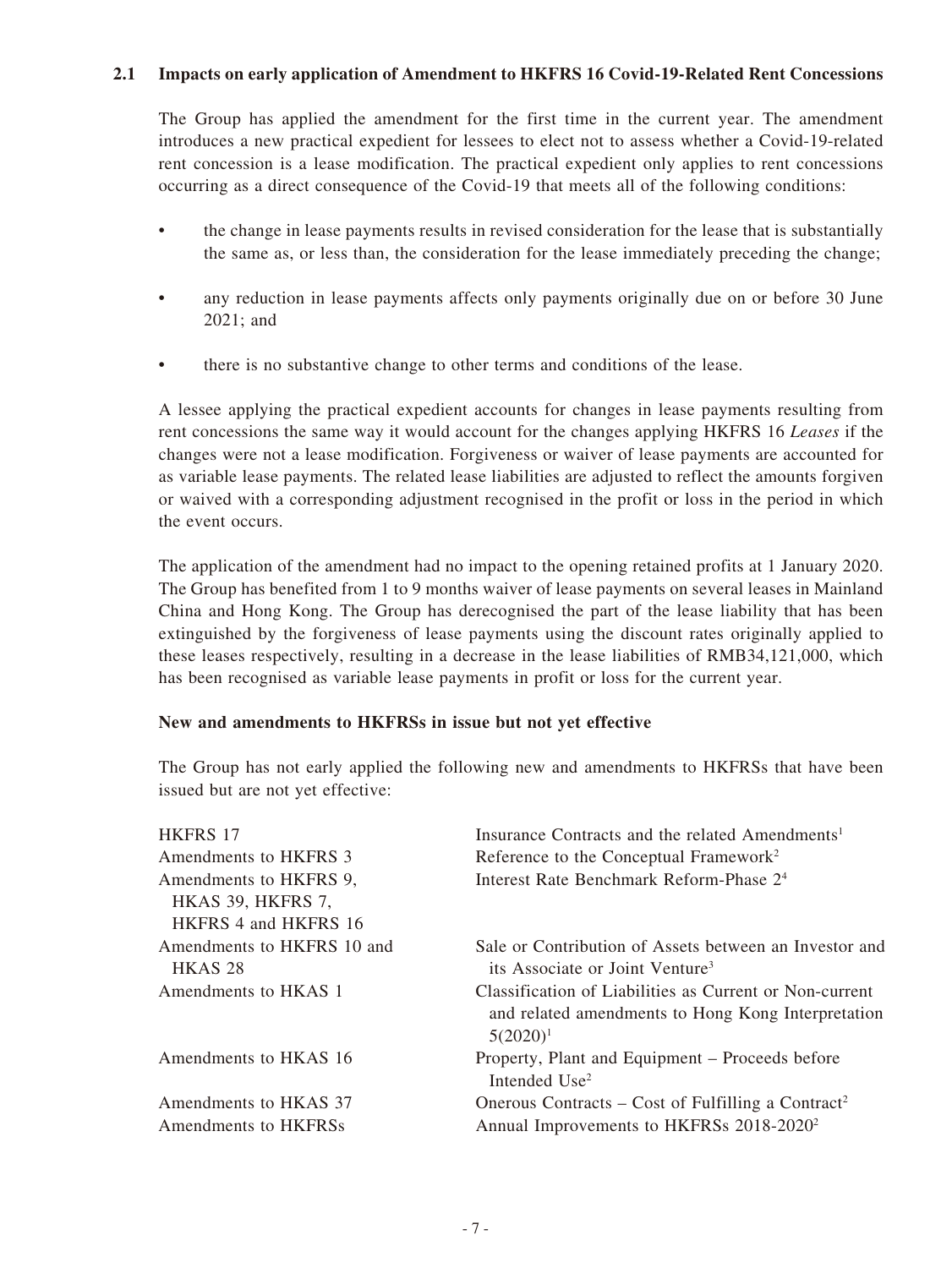#### *Notes:*

- <sup>1</sup> Effective for annual periods beginning on or after 1 January 2023.
- <sup>2</sup> Effective for annual periods beginning on or after 1 January 2022.
- <sup>3</sup> Effective for annual periods beginning on or after a date to be determined.
- <sup>4</sup> Effective for annual periods beginning on or after 1 January 2021.

The directors of the Company anticipate that the application of all the new and amendments to HKFRSs will have no material impact on the consolidated financial statements in the foreseeable future.

#### **3. OPERATING SEGMENTS**

Information reported to Ms. Poon, the chief operating decision maker ("CODM"), for the purposes of resource allocation and assessment of segment performance, is analysed by different operating divisions and geographical locations. This is also the basis upon which the Group is organised and specifically focuses on the Group's three operating divisions, namely operation of restaurants, manufacture and sales of noodles and related products and investment holding. No operating segments identified by the CODM have been aggregated in arriving at the reportable segments of the Group.

Specifically, the Group's reportable segments under HKFRS 8 are as follows:

| Operation of restaurants                                 | - operation of restaurants in Mainland China<br>- operation of restaurants in Hong Kong                                         |
|----------------------------------------------------------|---------------------------------------------------------------------------------------------------------------------------------|
| Manufacture and sales of<br>noodles and related products | - manufacture and sales of noodles and related products in<br>Mainland China and Hong Kong                                      |
| Investment holding                                       | - investments in property interests, investments in financial<br>instruments and interests in associates and a joint<br>venture |

Information regarding these segments is presented below.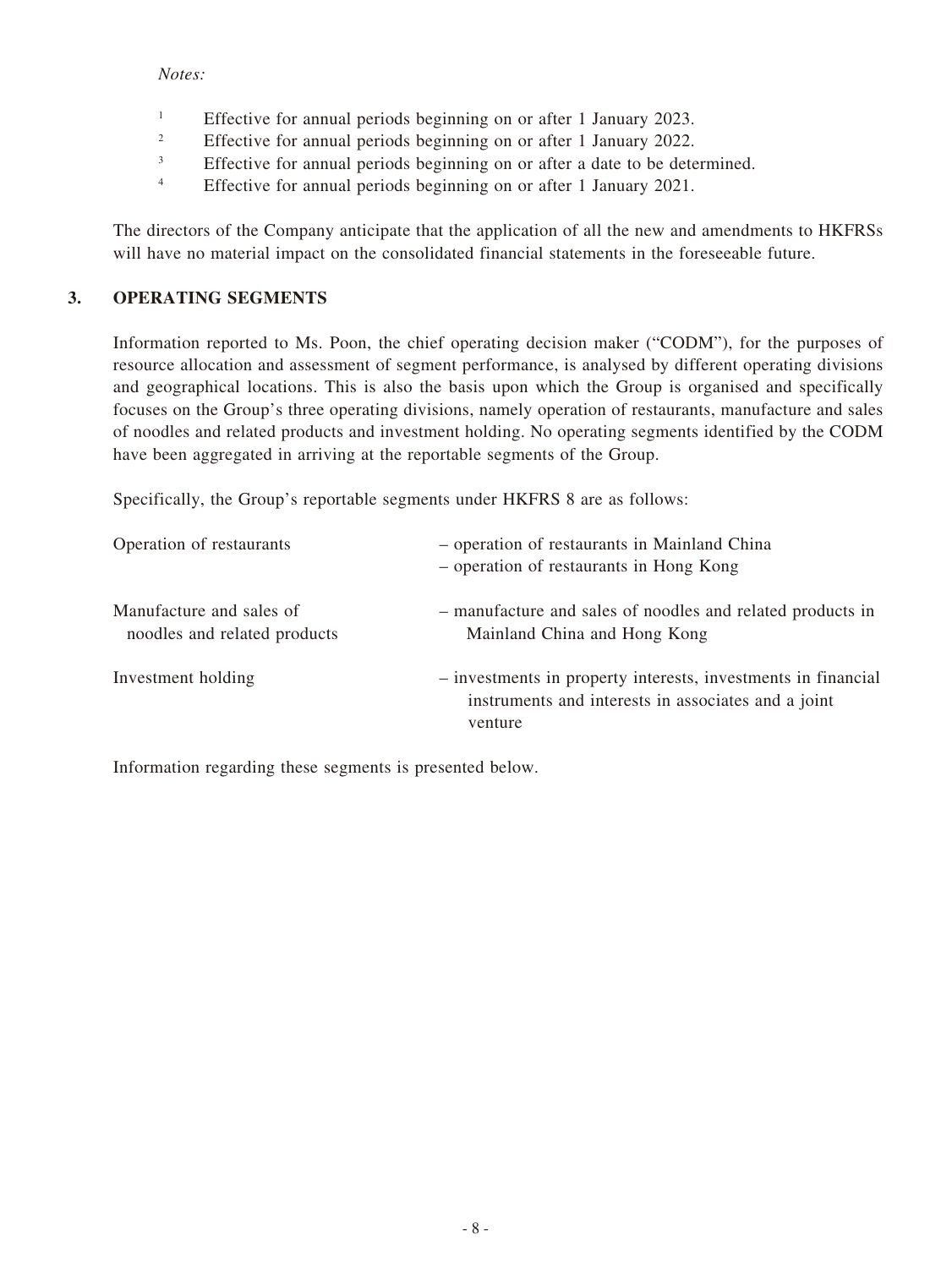## **Segment revenues and results**

The following is an analysis of the Group's revenue and results from continuing operations by reportable segments:

## *For the year ended 31 December 2020*

|                                                                     |                                            | <b>Operation of restaurants</b> |                                | Manufacture<br>and sales                                |                                                    |                                            |                                |                                |
|---------------------------------------------------------------------|--------------------------------------------|---------------------------------|--------------------------------|---------------------------------------------------------|----------------------------------------------------|--------------------------------------------|--------------------------------|--------------------------------|
|                                                                     | <b>Mainland</b><br>China<br><b>RMB'000</b> | Hong<br>Kong<br><b>RMB'000</b>  | <b>Total</b><br><b>RMB'000</b> | of noodles<br>and related<br>products<br><b>RMB'000</b> | Investment reportable<br>holding<br><b>RMB'000</b> | <b>Total</b><br>segments<br><b>RMB'000</b> | Eliminations<br><b>RMB'000</b> | <b>Total</b><br><b>RMB'000</b> |
| <b>SEGMENT REVENUE</b><br>- external sales<br>- inter-segment sales | 1,569,565                                  | 132,552                         | 1,702,117                      | 118,471<br>665,600                                      |                                                    | 1,820,588<br>665,600                       | (665, 600)                     | 1,820,588                      |
|                                                                     | 1,569,565                                  | 132,552                         | 1,702,117                      | 784,071                                                 |                                                    | 2,486,188                                  | (665, 600)                     | 1,820,588                      |
| Segment (loss) profit                                               | (43,889)                                   | 822                             | (43,067)                       | 9,363                                                   | $(58,980)*$                                        | (92, 684)                                  |                                | (92, 684)                      |
| Interest income<br>Unallocated administrative                       |                                            |                                 |                                |                                                         |                                                    |                                            |                                | 23,059                         |
| expenses                                                            |                                            |                                 |                                |                                                         |                                                    |                                            |                                | (23, 822)                      |
| Unallocated finance costs                                           |                                            |                                 |                                |                                                         |                                                    |                                            |                                | (4, 552)                       |
| Loss before tax                                                     |                                            |                                 |                                |                                                         |                                                    |                                            |                                | (97, 999)                      |
| Income tax credit                                                   |                                            |                                 |                                |                                                         |                                                    |                                            |                                | 19,110                         |
| Loss for the year                                                   |                                            |                                 |                                |                                                         |                                                    |                                            |                                | (78, 889)                      |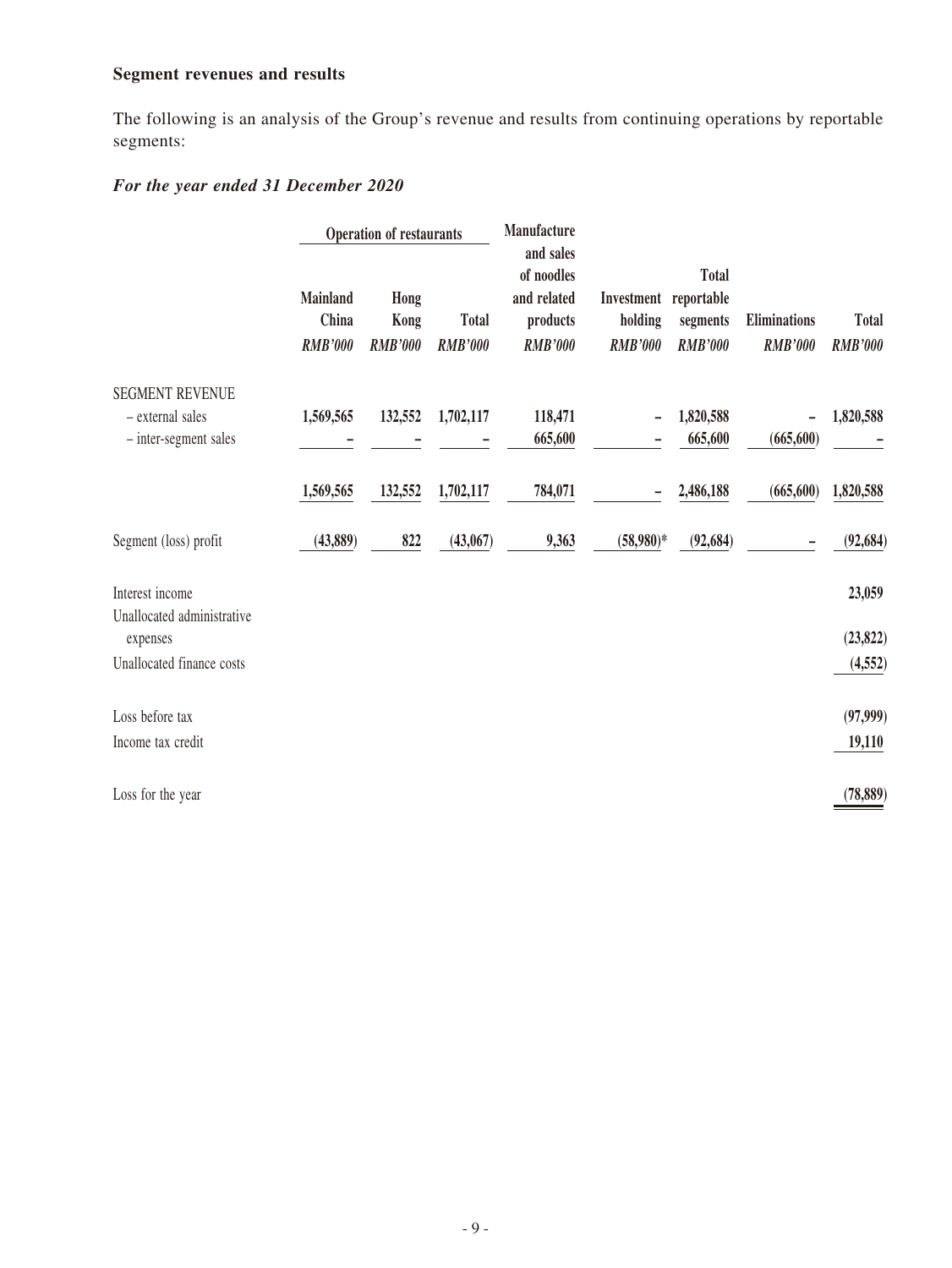#### *For the year ended 31 December 2019*

|                                                                                                                | Manufacture<br>Operation of restaurants |                         |                  |                                                               |                                  |                                            |                         |                            |
|----------------------------------------------------------------------------------------------------------------|-----------------------------------------|-------------------------|------------------|---------------------------------------------------------------|----------------------------------|--------------------------------------------|-------------------------|----------------------------|
|                                                                                                                | Mainland<br>China<br>RMB'000            | Hong<br>Kong<br>RMB'000 | Total<br>RMB'000 | and sales<br>of noodles<br>and related<br>products<br>RMB'000 | Investment<br>holding<br>RMB'000 | Total<br>reportable<br>segments<br>RMB'000 | Eliminations<br>RMB'000 | Total<br>RMB'000           |
| <b>SEGMENT REVENUE</b><br>- external sales<br>- inter-segment sales                                            | 2,240,566                               | 158,333                 | 2,398,899        | 166,203<br>868,549                                            | $\overline{a}$                   | 2,565,102<br>868,549                       | (868, 549)              | 2,565,102                  |
|                                                                                                                | 2,240,566                               | 158,333                 | 2,398,899        | 1,034,752                                                     |                                  | 3,433,651                                  | (868, 549)              | 2,565,102                  |
| Segment profit (loss)                                                                                          | 152,272                                 | (45, 335)               | 106,937          | 16,639                                                        | 58,828*                          | 182,404                                    |                         | 182,404                    |
| Interest income<br>Gain on disposal of a subsidiary<br>Compensation from Mr. Lau<br>Unallocated administrative |                                         |                         |                  |                                                               |                                  |                                            |                         | 27,320<br>29,396<br>25,760 |
| expenses<br>Unallocated finance costs                                                                          |                                         |                         |                  |                                                               |                                  |                                            |                         | (28, 655)<br>(4,968)       |
| Profit before tax<br>Income tax expense                                                                        |                                         |                         |                  |                                                               |                                  |                                            |                         | 231,257<br>(62, 947)       |
| Profit for the year                                                                                            |                                         |                         |                  |                                                               |                                  |                                            |                         | 168,310                    |

\* Included share of results of associates and a joint venture of RMB2,446,000 in segment profit for the year ended 31 December 2020 (2019: profit of RMB2,077,000).

#### **Other information**

Segment (loss) profit represents the loss incurred from/profit earned by each segment without allocation of interest income, unallocated administrative expenses, gain on disposal of a subsidiary, compensation from Mr. Lau, unallocated finance costs and income tax credit (expense). This is the measure reported to the CODM, Ms. Poon, for the purposes of resource allocation and assessment of segment performance.

Measures of total assets and total liabilities are not reported as these financial information is not reviewed by the Group's CODM for the assessment of performance and resources allocation of the Group's business activities.

All of the Group's non-current assets (other than loan to an associate, deferred tax assets, goodwill, rental deposits and other assets), including investment properties, property, plant and equipment, right-of-use assets, intangible assets and interests in associates and a joint venture are located in the Group's entities' countries of domicile, Mainland China and Hong Kong.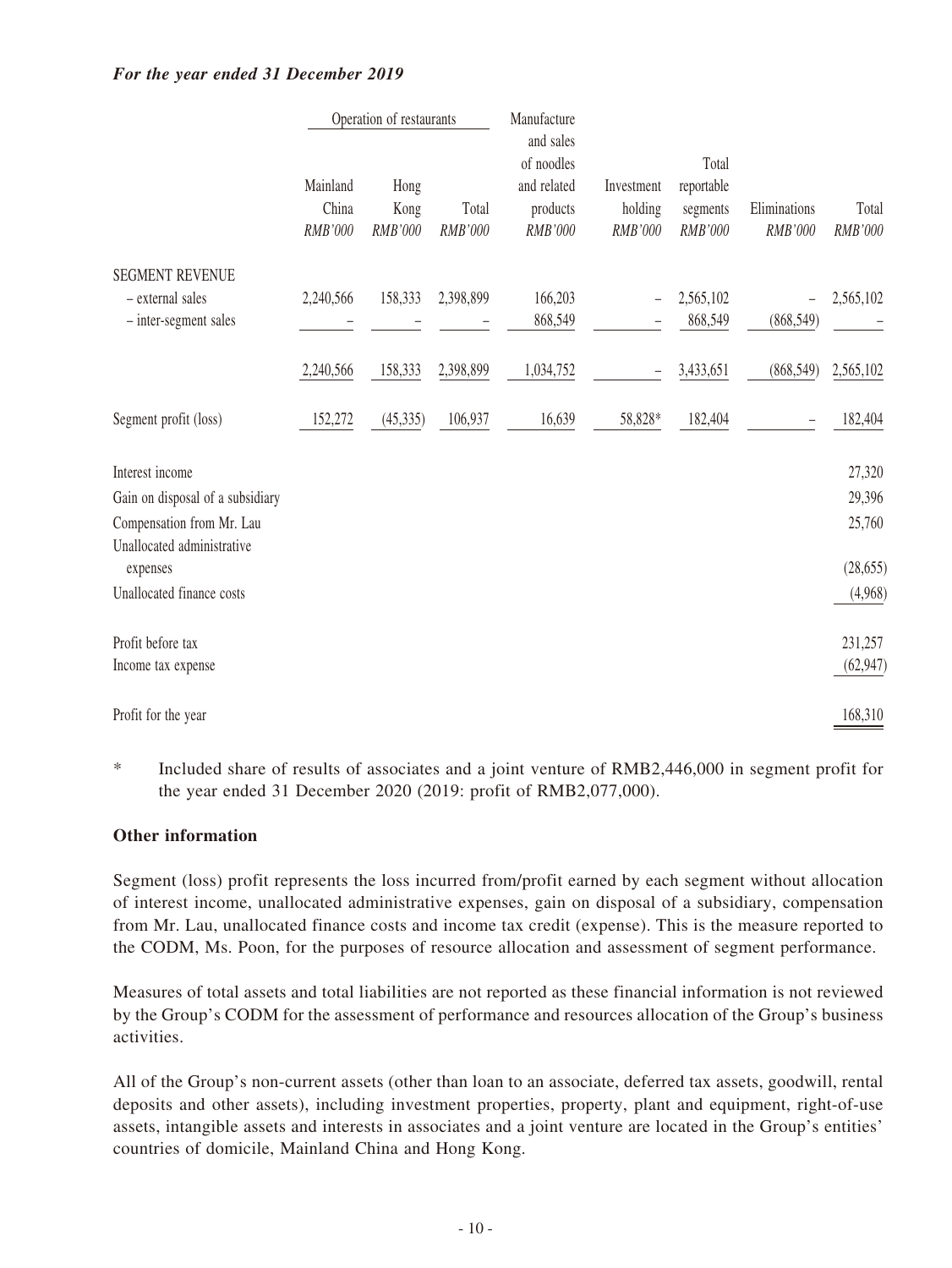The following is an analysis of the Group's non-current assets by geographical location of assets:

|                             | 2020<br><b>RMB'000</b> | 2019<br><b>RMB'000</b> |
|-----------------------------|------------------------|------------------------|
| Mainland China<br>Hong Kong | 1,752,873<br>458,553   | 1,940,738<br>530,944   |
|                             | 2,211,426              | 2,471,682              |

All of the Group's revenue from external customers were attributed to the locations of the relevant group entities, which are Mainland China and Hong Kong, during the years ended 31 December 2020 and 2019.

None of the customers accounted for 10% or more of the total revenue of the Group during the years ended 31 December 2020 and 2019.

#### **4. OTHER INCOME**

|                                                                                                                                       | 2020<br><b>RMB'000</b> | 2019<br><b>RMB'000</b> |
|---------------------------------------------------------------------------------------------------------------------------------------|------------------------|------------------------|
| Royalty income from sub-franchise ( <i>note i</i> )                                                                                   | 6,094                  | 18,094                 |
| Gross rental income from investment properties <i>(note ii)</i><br>Less: direct operating expenses incurred for investment properties | 25,437                 | 38,202                 |
| that generated rental income during the year                                                                                          | (1,938)                | (1,662)                |
|                                                                                                                                       | 23,499                 | 36,540                 |
| Bank interest income                                                                                                                  | 23,059                 | 27,320                 |
| Government grants (note iii)                                                                                                          | 23,779                 | 7,123                  |
| Compensation received from landlord for early termination of                                                                          |                        |                        |
| operating leases of restaurants                                                                                                       | 1,164                  | 2,097                  |
| Compensation from Mr. Lau (note iv)                                                                                                   |                        | 25,760                 |
| Others                                                                                                                                | 18,574                 | 13,013                 |
|                                                                                                                                       | 96,169                 | 129,947                |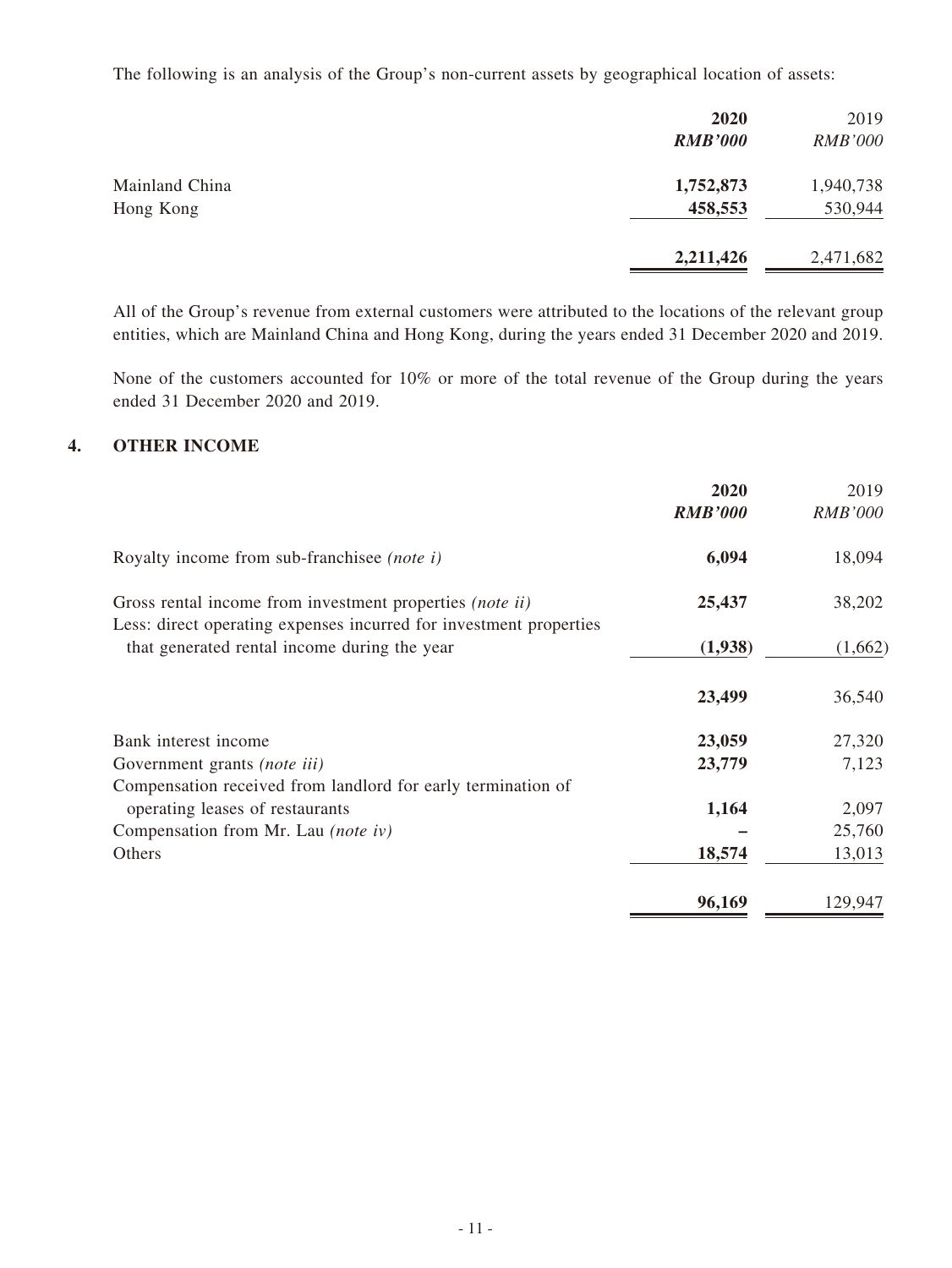#### *Notes:*

- (i) The Group grants the royalties to the sub-franchisees and provides rights for them to operate restaurants with the brand "Ajisen" for fixed contract terms. Royalty income are recognised over time by reference to the amounts specified in the contract.
- (ii) Property rental income are recognised on a straight-line basis over the terms of the relevant leases. All the leases for the years ended 31 December 2020 and 2019 were operating leases with fixed lease payments.
- (iii) During the year ended 31 December 2020, the Group recognised government grants of RMB18,926,000 in respect of Covid-19-related subsidies, of which RMB13,077,000 related to Employment Support Scheme and RMB5,849,000 related to Subsidy Schemes under Anti-epidemic Fund, both were provided by the Hong Kong government. The remaining amount of government grants represented the incentive subsidies received from the Mainland China local district authorities for the business activities carried out by the group entities in the respective districts. There were no specific conditions attached to the grants.
- (iv) On 16 December 2019, the Group has recovered a total amount of RMB25,760,000 from Mr. Lau Ka Ho, Robert (劉家豪) ("Mr. Lau"), the former chief financial officer of the Company, in relation to his suspected misappropriation of funds of a subsidiary of the Group during the period from January 2012 to November 2018. Relevant disclosures have been in the Company's announcements dated 14 December 2018, 19 March 2019 and 23 April 2019.

## **5. OTHER GAINS AND LOSSES**

|                                                                   | 2020           | 2019           |
|-------------------------------------------------------------------|----------------|----------------|
|                                                                   | <b>RMB'000</b> | <b>RMB'000</b> |
| Gain on disposal of a subsidiary                                  |                | 29,396         |
| Compensation in relation to a prior year financial asset at FVTPL | 32,545         |                |
| Fair value (loss) gain on investment properties                   | (10,308)       | 47,834         |
| Loss on disposal of property, plant and equipment                 | (3,968)        | (1,782)        |
| Fair value loss on financial assets at FVTPL                      | (26, 037)      | (28, 931)      |
| Fair value gain on financial liabilities at FVTPL                 | 1,709          | 1,308          |
| Net foreign exchange loss                                         | (623)          | (1,503)        |
| Gain on termination of leases, net                                | 2,444          |                |
| Impairment loss recognised in respect of                          |                |                |
| $-$ intangible assets                                             | (4,616)        |                |
| - property, plant and equipment                                   | (3,875)        | (3, 438)       |
| - right-of-use assets                                             | (17, 656)      | (5,667)        |
| $-$ goodwill                                                      |                | (5,839)        |
| $-$ interest in associates <i>(note 11)</i>                       | (77, 942)      | (16, 139)      |
|                                                                   | (108, 327)     | 15,239         |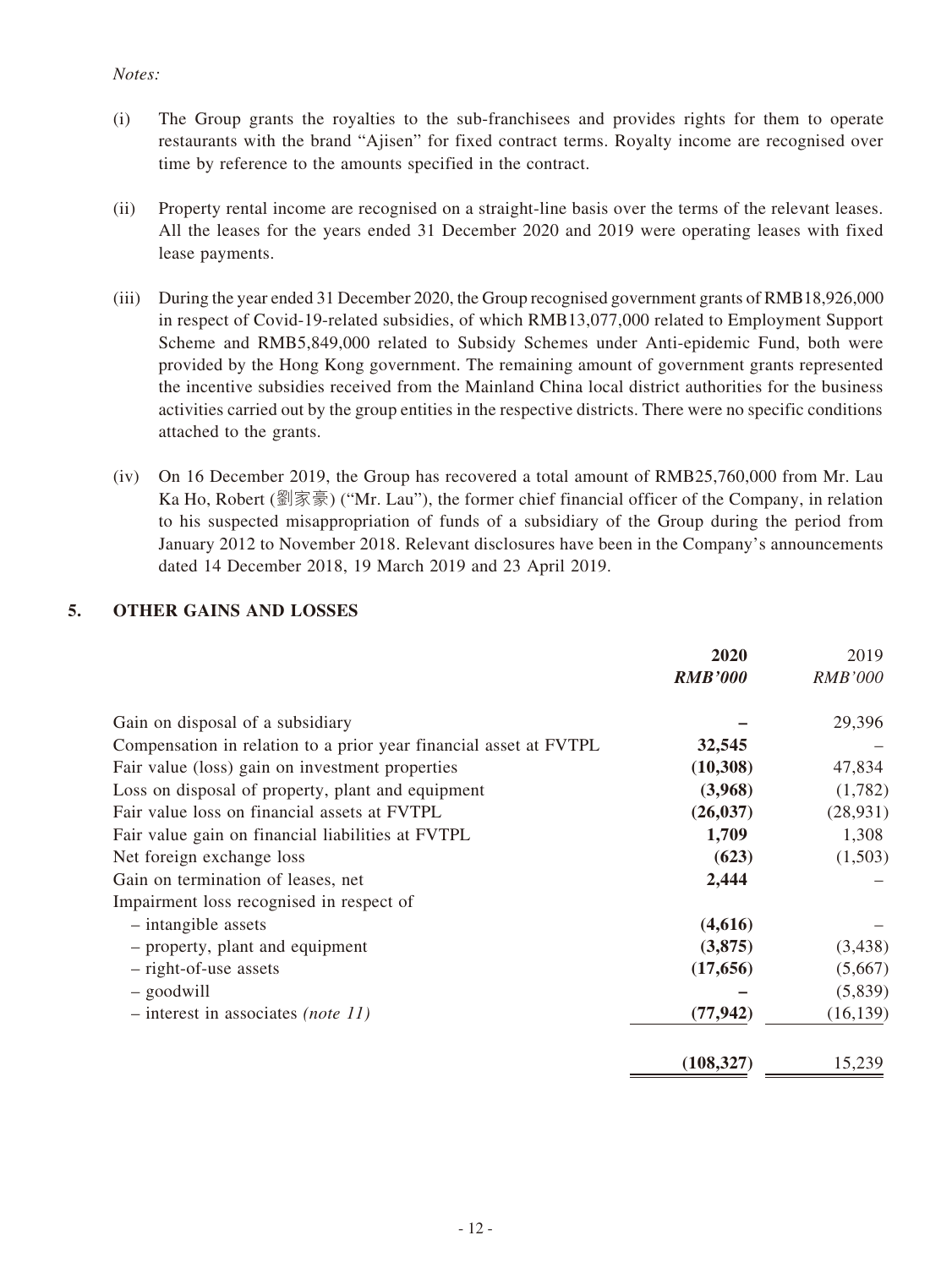## **6. FINANCE COSTS**

|                               | 2020           | 2019           |
|-------------------------------|----------------|----------------|
|                               | <b>RMB'000</b> | <b>RMB'000</b> |
| Interest on lease liabilities | 31,626         | 30,272         |
| Interest on bank borrowings   | 4,552          | 4,968          |
|                               | 36,178         | 35,240         |

#### **7. (LOSS) PROFIT BEFORE TAX**

|                                                                             | 2020           | 2019           |
|-----------------------------------------------------------------------------|----------------|----------------|
|                                                                             | <b>RMB'000</b> | <b>RMB'000</b> |
| (Loss) profit before tax has been arrived at after charging<br>(crediting): |                |                |
| Cost of inventories consumed (note)                                         | 515,561        | 710,783        |
| Directors' remuneration                                                     | 3,747          | 3,575          |
| Other staff's salaries, wages and other benefits                            | 428,953        | 607,355        |
| Other staff's retirement benefits scheme contributions                      | 44,002         | 67,684         |
| Other staff's share-based payment expenses                                  | 808            | 1,244          |
| Total staff costs                                                           | 477,510        | 679,858        |
| Depreciation of property, plant and equipment                               | 162,148        | 151,947        |
| Depreciation of right-of-use assets                                         | 281,545        | 263,017        |
| Total depreciation                                                          | 443,693        | 414,964        |
| Other operating expenses included the following:                            |                |                |
| Property rentals in respect of                                              |                |                |
| - Variable lease payment                                                    | 34,646         | 58,345         |
| - Short-term lease payment                                                  | 12,282         | 45,192         |
|                                                                             | 46,928         | 103,537        |
| Covid-19-related rent concessions                                           | (34, 121)      |                |
| Auditor's remuneration                                                      |                |                |
| - Audit fee                                                                 | 2,600          | 2,600          |
| - Non-audit services                                                        | 700            | 700            |
|                                                                             | 3,300          | 3,300          |

*Note:* This represents costs of raw materials and consumables used.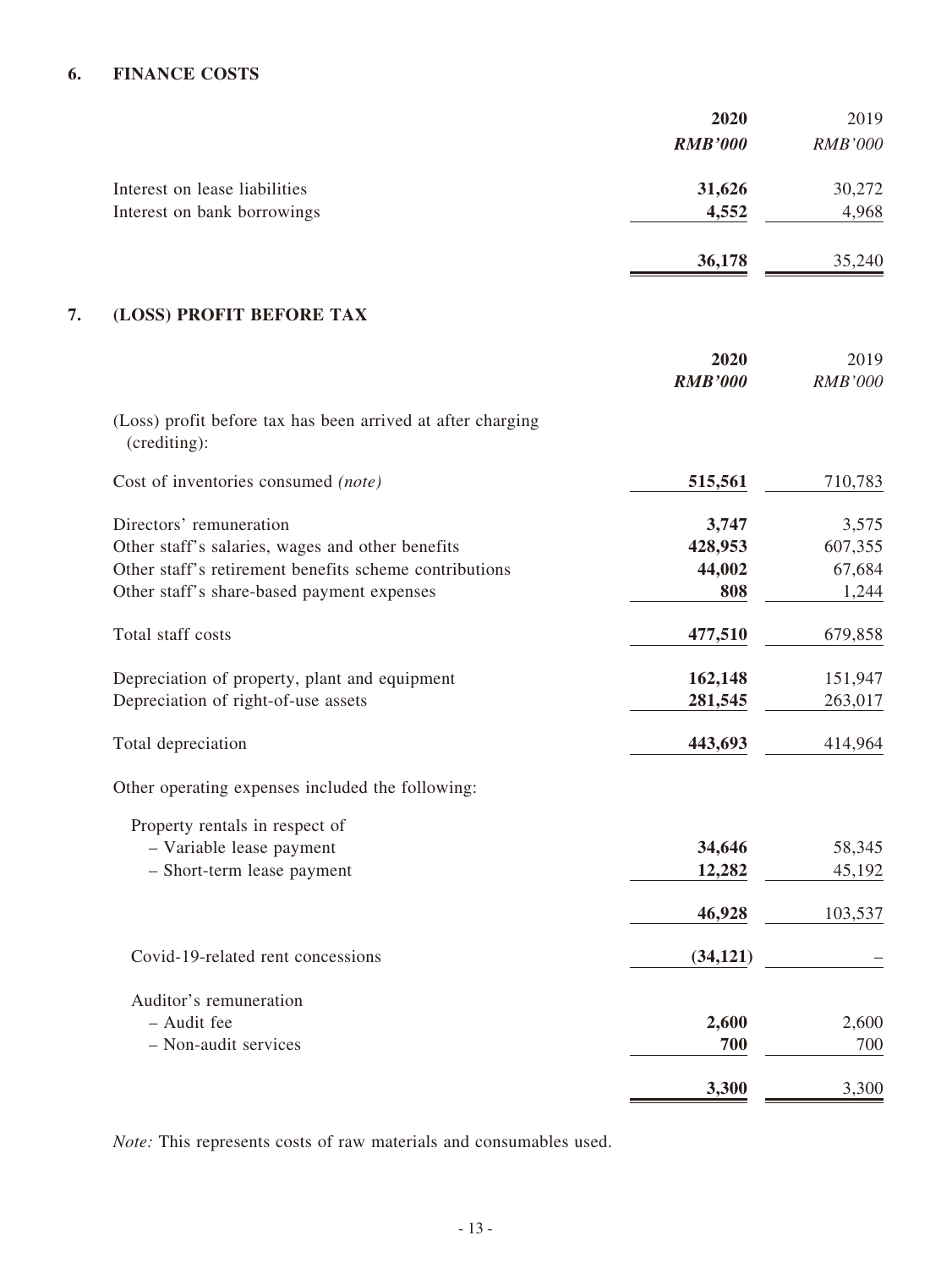#### **8. INCOME TAX (CREDIT) EXPENSE**

|                                                   | 2020<br><b>RMB'000</b> | 2019<br><b>RMB'000</b> |
|---------------------------------------------------|------------------------|------------------------|
| Hong Kong Profits Tax<br>- Current year           | 1,572                  | 2,837                  |
| - Over provision in prior years                   | (631)                  |                        |
|                                                   | 941                    | 2,837                  |
| Mainland China Income Tax                         |                        |                        |
| - Current year<br>- Over provision in prior years | 17,110<br>(5, 123)     | 74,712<br>(5,778)      |
|                                                   | 11,987                 | 68,934                 |
| Withholding tax                                   | 5,470                  | 12,995                 |
| Deferred taxation credit                          | (37,508)               | (21, 819)              |
|                                                   | (19, 110)              | 62,947                 |

On 21 March 2018, the Hong Kong Legislative Council passed The Inland Revenue (Amendment) (No. 7) Bill 2017 (the "Bill") which introduces the two-tiered profits tax rates regime. The Bill was signed into law on 28 March 2018 and was gazetted on the following day. Under the two-tiered profits tax rates regime, the first HK\$2 million of profits of the qualifying group entity will be taxed at 8.25%, and profits above HK\$2 million will be taxed at 16.5%. The profits of group entities not qualifying for the two-tiered profits tax rates regime will continue to be taxed at a flat rate of 16.5%.

Under the Law of the People's Republic of China on Enterprise Income Tax (the "EIT Law") and Implementation Regulation of the EIT Law, the subsidiaries in Mainland China are subject to EIT rate of 25%.

Pursuant to the relevant provincial policy and written approval obtained from the State Tax Bureau in Chongqing ("Chongqing STB") in 2016, Chongqing Weiqian Food & Culture Co., Ltd. 重慶味千餐飲文化 有限公司 ("Chongqing Weiqian"), which is located in Chongqing, Mainland China, applied a preferential tax rate of 15% ("Preferential Tax Treatment") from 2016 to 2020.

Under relevant tax law and implementation regulations in the PRC, dividends paid out of the net profits derived by the operating subsidiaries in Mainland China after 1 January 2008 are subject to the PRC withholding tax at a rate of 10% or a lower treaty rate in accordance with relevant tax laws in the PRC. Under the relevant tax treaty, withholding tax rate on distributions to Hong Kong resident companies is 5%. Withholding tax has been provided based on the anticipated level of dividend payout ratio of the entities in Mainland China.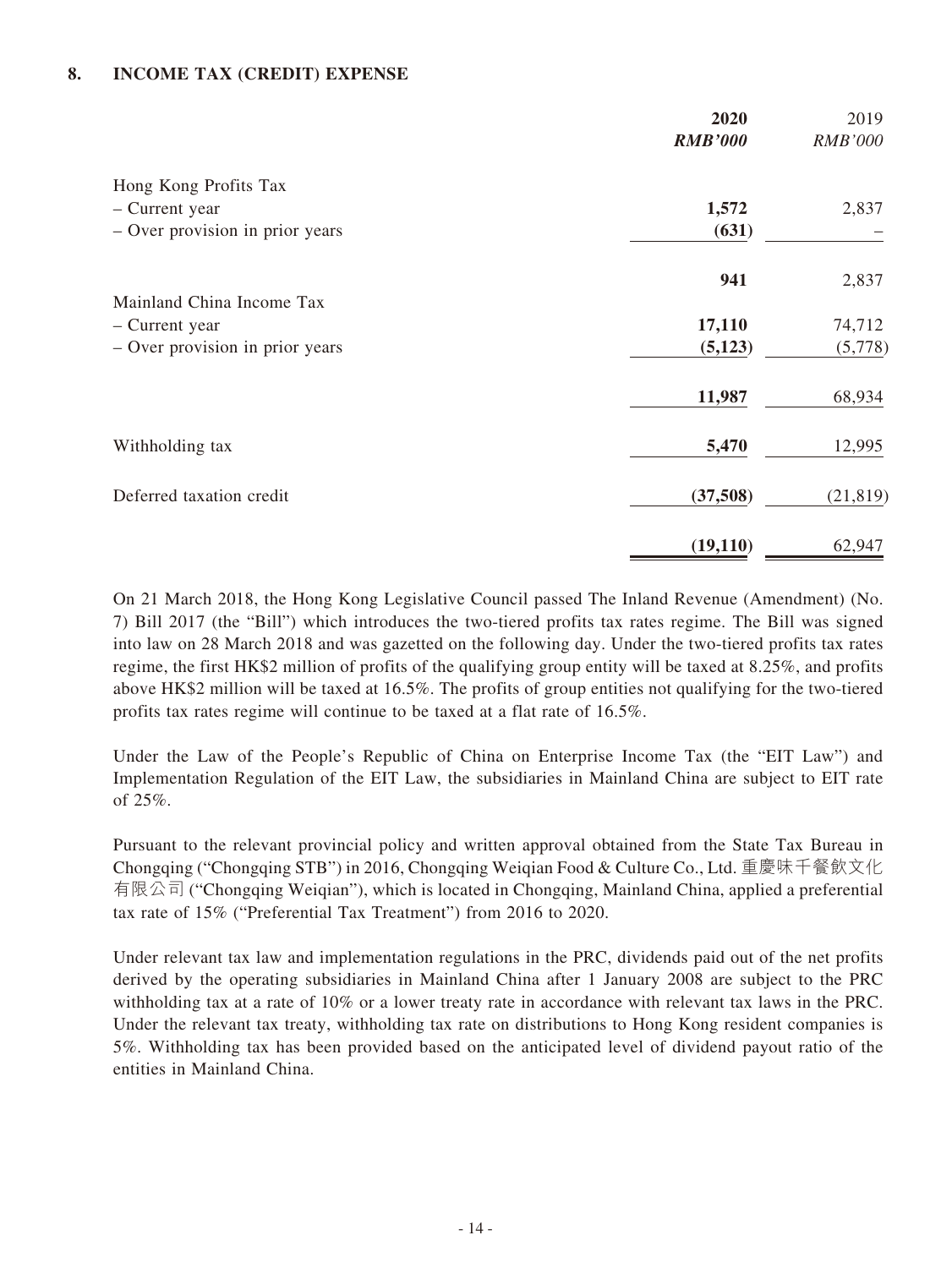#### **9. DIVIDENDS**

|                                                              | 2020<br><b>RMB'000</b> | 2019<br><i>RMB'000</i> |
|--------------------------------------------------------------|------------------------|------------------------|
|                                                              |                        |                        |
| Dividends recognised as distribution during the year:        |                        |                        |
| Interim, paid – RMB0.02 (HK\$0.022) per share for 2020       |                        |                        |
| $(2019:$ paid – RMB0.02 (HK\$0.022) per share for 2019)      | 21,831                 | 21,831                 |
| Final, paid – RMB0.049 (HK\$0.053) per share for 2019        |                        |                        |
| $(2019:$ paid – RMB0.10 (HK\$0.12) per share for 2018)       | 53,485                 | 109,154                |
| 2019: special paid - RMB0.023 (HK\$0.025) per share for 2019 |                        | 25,105                 |
|                                                              | 75,316                 | 156,090                |

Subsequent to the end of the reporting period, a final dividend in respect of the year ended 31 December 2020 of RMB0.08 (HK\$0.095) (2019: final dividend in respect of the year ended 31 December 2019 of RMB0.049 (HK\$0.053) per ordinary share, in an aggregate amount of RMB87,323,000 (HK\$103,696,000) (2019: RMB53,485,000 (HK\$57,852,000)), has been proposed by the directors of the Company and is subject to approval by the shareholders in the annual general meeting.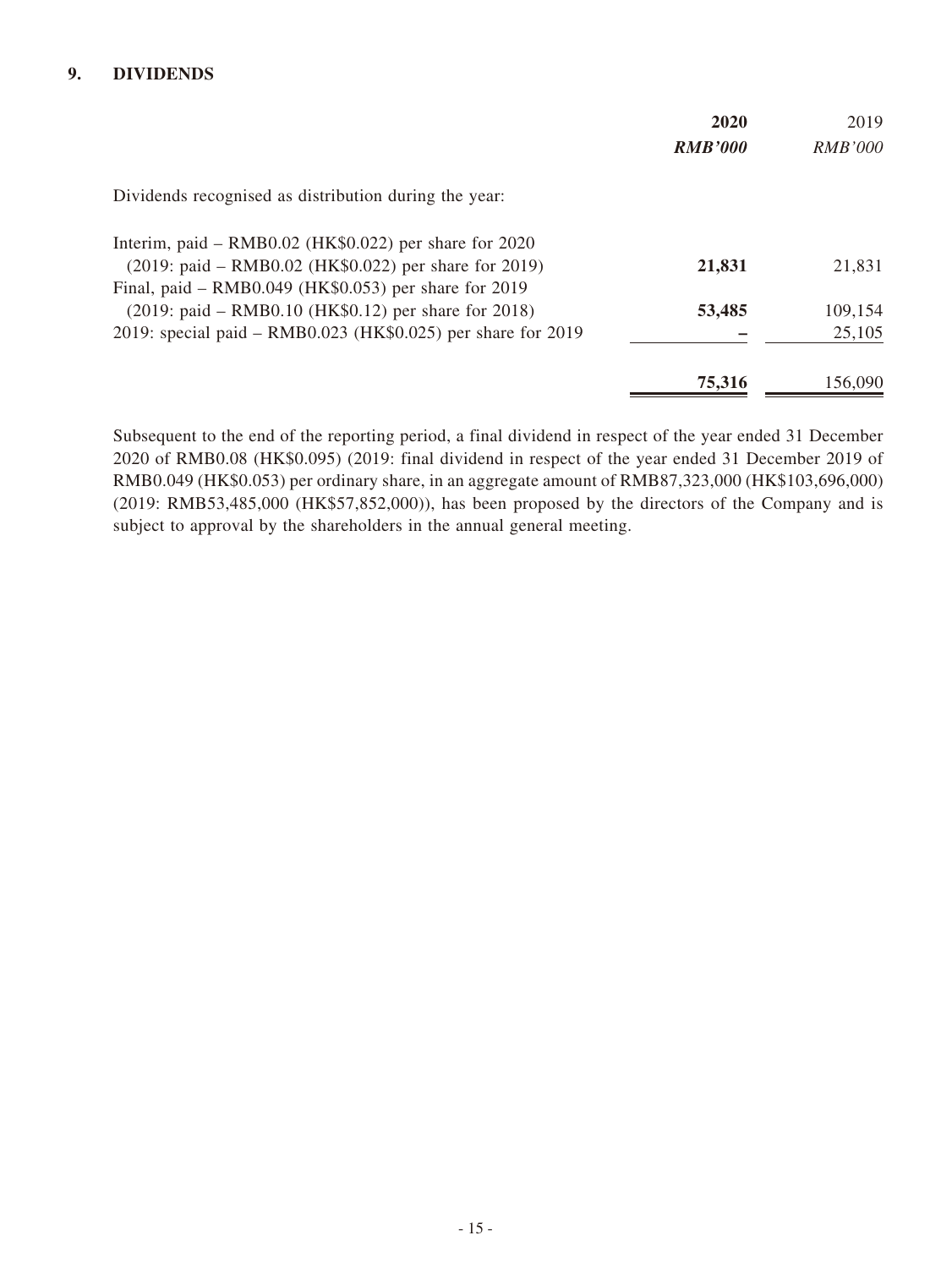#### **10. (LOSS) EARNINGS PER SHARE**

Calculation of the basic and diluted (loss) earnings per share attributable to the owners of the Company is based on the following data:

#### **(Loss) earnings**

|                                                                                                                                                          | 2020<br><b>RMB'000</b> | 2019<br><i>RMB'000</i> |
|----------------------------------------------------------------------------------------------------------------------------------------------------------|------------------------|------------------------|
| (Loss) earnings for the purposes of basic and diluted earnings<br>per share, being (loss) earnings for the year attributable to<br>owners of the Company | (77, 868)              | 156,441                |
| Number of shares                                                                                                                                         |                        |                        |
|                                                                                                                                                          | 2020                   | 2019                   |
| Weighted average number of ordinary shares for the purpose of<br>calculating basic (loss) earnings per share                                             | 1,091,538,820          | 1,091,538,820          |
| Effect of dilutive potential ordinary shares relating to:<br>- outstanding share options                                                                 |                        |                        |
| Weighted average number of ordinary shares for the purpose of<br>calculating diluted (loss) earnings per share                                           | 1,091,538,820          | 1,091,538,820          |

During the year ended 31 December 2020, the computation of diluted loss per share did not assume the exercise of outstanding share options of the Company as this would result in the decrease in the loss per share.

During the year ended 31 December 2019, all outstanding share options of the Company have not been included in the computation of diluted earnings per share as they did not have dilutive effect to the Company's earnings per share because the exercise prices of these options were higher than the average market prices of the Company's shares during the year ended 31 December 2019.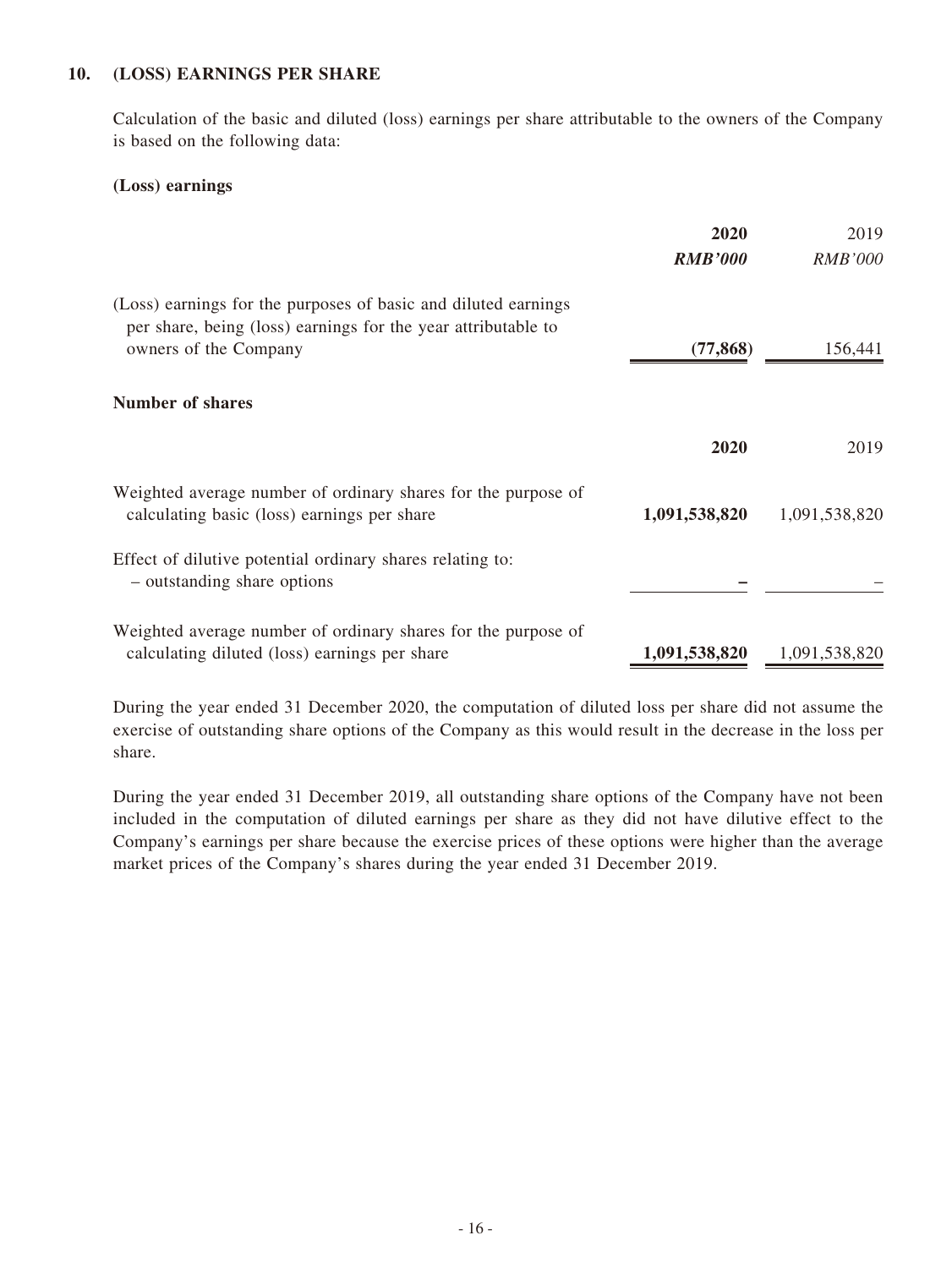#### **11. INTERESTS IN ASSOCIATES**

|                                                                                                 | 2020<br><b>RMB'000</b> | 2019<br><b>RMB'000</b> |
|-------------------------------------------------------------------------------------------------|------------------------|------------------------|
| Cost of investment in associates                                                                | 151,341                | 151,341                |
| Share of post-acquisition results and other comprehensive expense,<br>net of dividends received | (2, 419)               | (1,971)                |
|                                                                                                 | 148,922                | 149,370                |
| Less: Impairment loss recognised (note)                                                         | (94, 081)              | (16, 139)              |
| Loan to an associate                                                                            | 1,258                  | 1,339                  |
|                                                                                                 | 56,099                 | 134,570                |

*Note:* During the year ended 31 December 2020, the Group engaged an independent qualified professional valuer to assist the management in performing impairment review for an associate of the Group, which is considered as having impairment indicators. Based on the valuation, an impairment loss of RMB16,636,000 (2019: RMB16,139,000) has been recognised during the year ended 31 December 2020.

During the year ended 31 December 2020, in view of the poor operating performance of an associate, Jiangsu Hong Xuan Ecological Agriculture Company Limited (江蘇鴻軒生態農業有限公司) ("Hong Xuan"), the directors of the Company considered that the recoverability of the investments would be remote. As such, an impairment loss of RMB61,306,000 was recognised.

#### **12. FINANCIAL ASSETS AT FVTPL**

|                                                  | 31 December 2020 31 December 2019 |                |
|--------------------------------------------------|-----------------------------------|----------------|
|                                                  | RMB'000                           | <i>RMB'000</i> |
| Unlisted equity investments and fund investments | 236,671                           | 262,708        |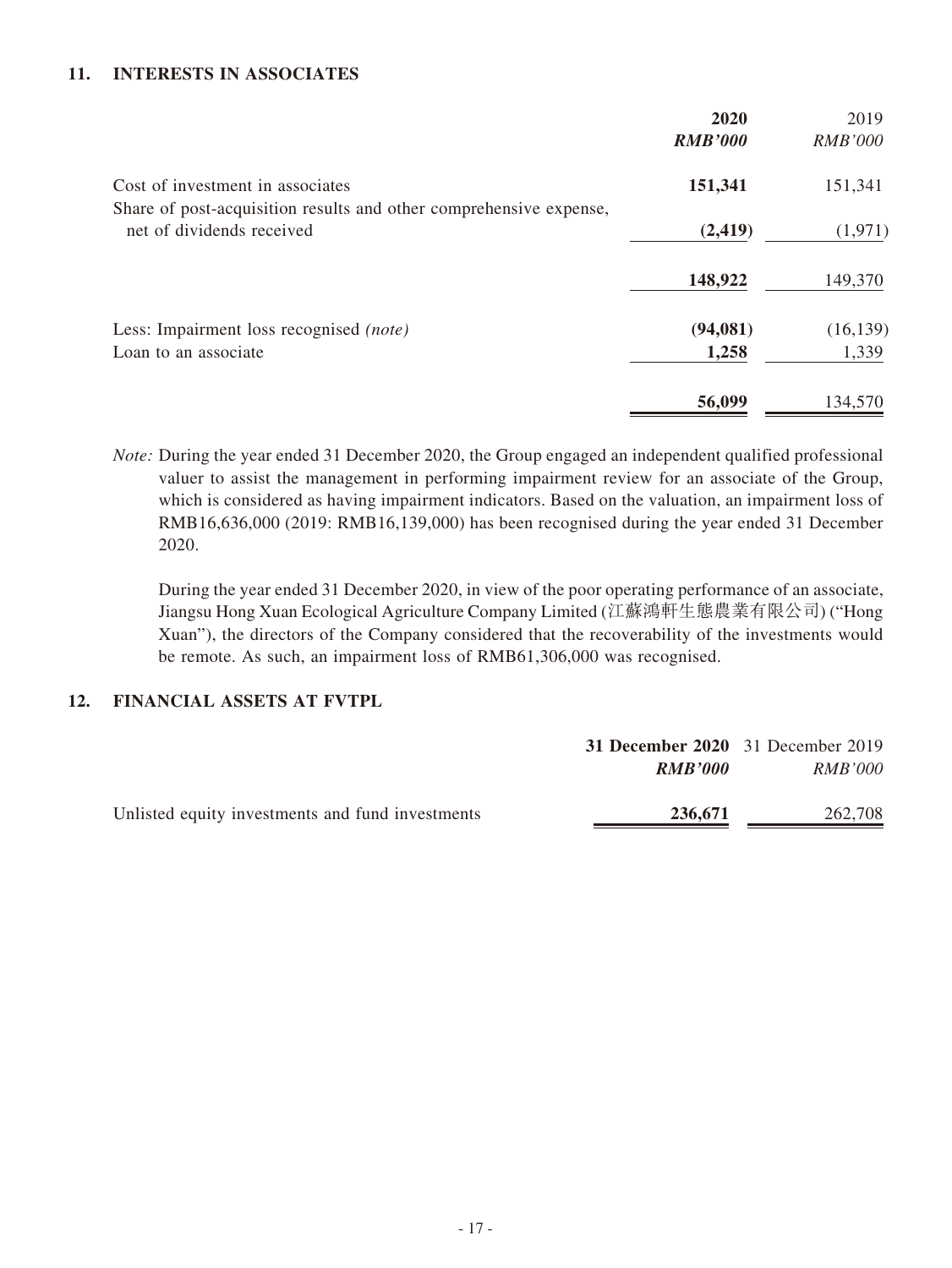The components of financial assets at FVTPL are as follow:

|                    |                | 31 December 2020 31 December 2019 |
|--------------------|----------------|-----------------------------------|
|                    | <b>RMB'000</b> | <b>RMB'000</b>                    |
| Yunxi              | 134,238        | 133,500                           |
| Jiahua Anyuan Fund | 51,947         | 62,002                            |
| Hezhi              | 46,244         | 62,964                            |
| Others             | 4,242          | 4,242                             |
|                    | 236,671        | 262,708                           |

In estimating the fair value, the Group engages an independent qualified professional valuer to perform the valuation. The management works closely with the external qualified valuer to establish the appropriate valuation techniques and inputs to the model. The fair value of the major unlisted equity investments are determined by market approach, using key inputs and assumptions including equity value, redemption value, liquidation value, risk free rate and volatility.

#### **13. TRADE AND OTHER RECEIVABLES**

|                                                               | 2020<br><b>RMB'000</b> | 2019<br><b>RMB'000</b> |
|---------------------------------------------------------------|------------------------|------------------------|
| Trade receivables                                             |                        |                        |
| - contracts with customers (third parties)                    | 31,739                 | 23,494                 |
| Less: allowance for credit losses                             | (3,306)                | (3,183)                |
|                                                               | 28,433                 | 20,311                 |
| Other receivables                                             |                        |                        |
| Rental and utility deposits                                   | 14,323                 | 19,127                 |
| Prepaid management fee and property rental (note)             | 4,994                  | 9,462                  |
| Advance to suppliers                                          | 35,874                 | 70,088                 |
| Deductible value added tax                                    | 45,411                 | 40,694                 |
| Compensation receivable in relation to a prior year financial |                        |                        |
| asset at FVTPL                                                |                        | 3,850                  |
| Receivable from disposal of an investment property            |                        | 47,064                 |
| Lease receivables                                             | 11,833                 | 11,741                 |
| Others                                                        | 26,594                 | 27,394                 |
|                                                               | 139,029                | 229,420                |
| Less: allowance for credit losses                             | (9, 428)               | (288)                  |
|                                                               | 129,601                | 229,132                |
|                                                               | 158,034                | 249,443                |

*Note:* The prepaid property rentals are related to short-term leases.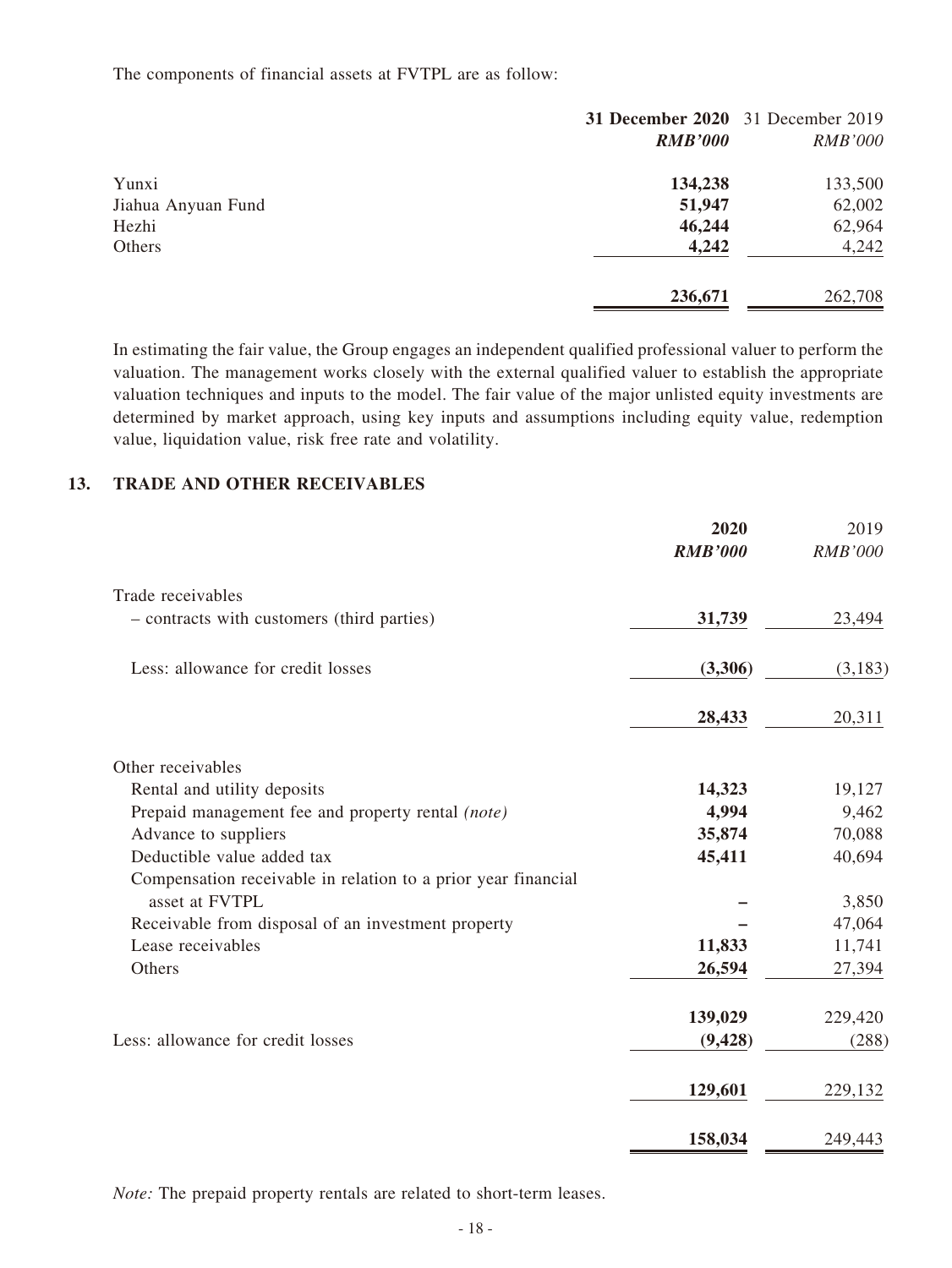Customers relating to manufacture and sales of noodles and related products are normally granted nil to 90 days (year ended 31 December 2019: nil to 90 days) credit period upon issuance of invoices, except for certain well established customers for which the credit terms are up to 180 days (year ended 31 December 2019: 180 days), while there is no credit period for customers relating to sales from operation of restaurants, unless when the payments are made through payment platforms, in which case the trade receivables are normally settled within 30 days.

As at 1 January 2019, trade receivables from contracts with customers amounted to RMB31,086,000.

The following is an ageing analysis of trade receivables net of allowance for credit losses presented based on invoice dates at the end of the reporting period, which approximated the respective revenue recognition dates:

|                | 2020<br><b>RMB'000</b> | 2019<br><b>RMB'000</b> |
|----------------|------------------------|------------------------|
|                |                        |                        |
| 0 to 30 days   | 24,248                 | 17,057                 |
| 31 to 60 days  | 1,447                  | 873                    |
| 61 to 90 days  | 1,472                  | 1,348                  |
| 91 to 180 days | 1,266                  | 1,033                  |
|                | 28,433                 | 20,311                 |

As at 31 December 2020, included in the Group's trade receivables balance are debtors with aggregate carrying amount of RMB1,282,000 (2019: RMB1,046,000) which are past due 90 days or more as at the reporting date. These past due balances are not considered as in default as these balances are mainly due from customers of good credit quality. The Group does not hold any collateral over the balances.

#### **14. TRADE AND OTHER PAYABLES**

|                                                          | 2020<br><b>RMB'000</b> | 2019<br><b>RMB'000</b> |
|----------------------------------------------------------|------------------------|------------------------|
| Trade payables                                           |                        |                        |
| $-$ related parties (note)                               | 34,177                 | 26,809                 |
| - third parties                                          | 85,656                 | 105,129                |
|                                                          | 119,833                | 131,938                |
| Other payables                                           |                        |                        |
| Payroll and welfare payables                             | 49,238                 | 49,614                 |
| Customers' deposits received                             | 19,638                 | 19,467                 |
| Payable for acquisition of property, plant and equipment | 26,392                 | 52,073                 |
| Payable for variable lease payments                      | 6,196                  | 9,335                  |
| Other taxes payable                                      | 8,856                  | 17,098                 |
| Others                                                   | 45,744                 | 45,816                 |
|                                                          | 275,897                | 325,341                |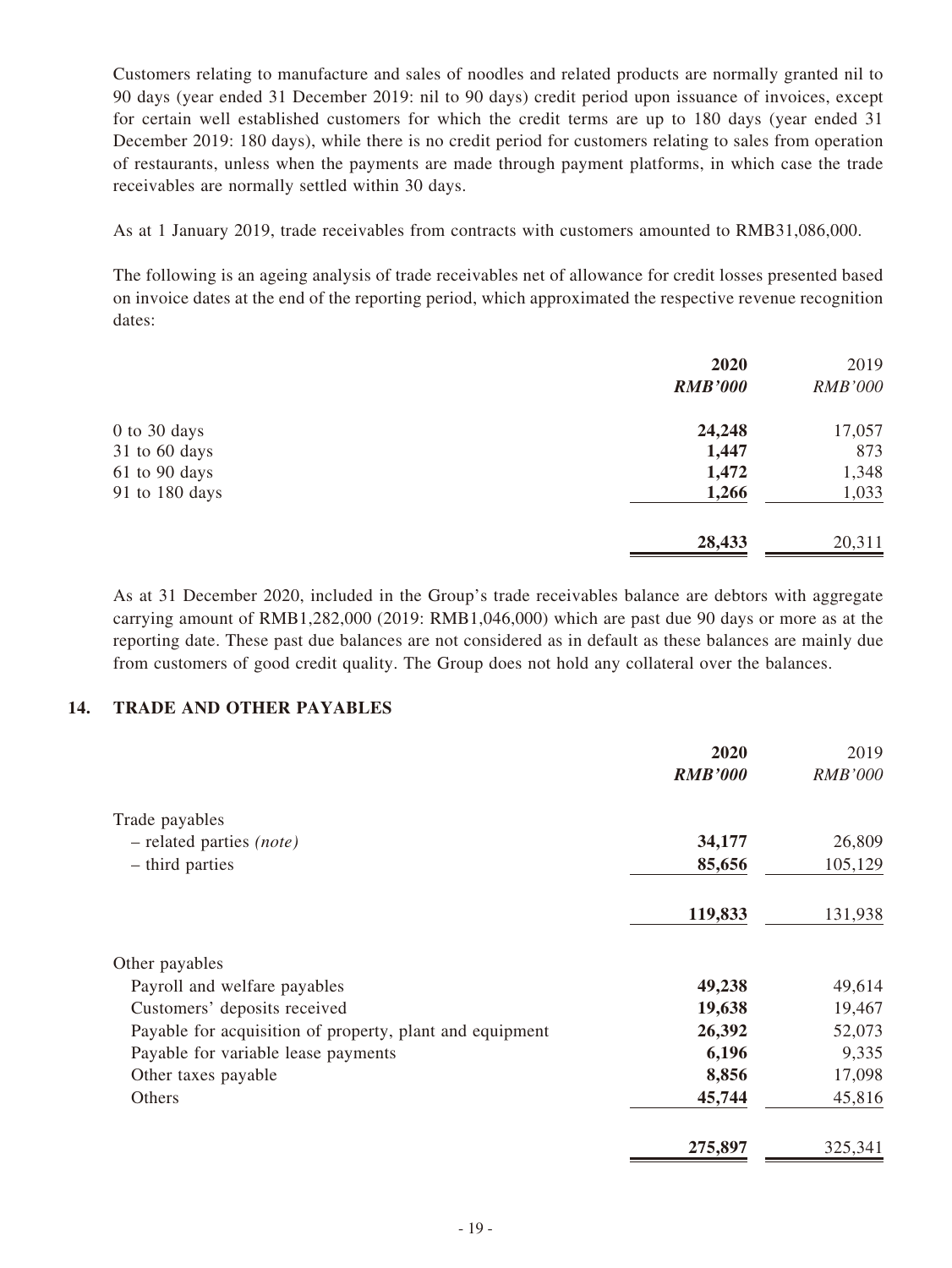*Note:* The related parties are the companies in which Mr. Katsuaki Shigemitsu, who is a director and shareholder of the Company, or Ms. Poon has controlling interests.

The average credit period for purchase of goods is 60 days (31 December 2019: 60 days). The following is an ageing analysis of trade payables presented based on invoice dates at the end of the reporting period:

| <b>Ageing</b>  | 2020           | 2019           |
|----------------|----------------|----------------|
|                | <b>RMB'000</b> | <b>RMB'000</b> |
| $0$ to 30 days | 84,611         | 95,038         |
| 31 to 60 days  | 23,624         | 27,514         |
| 61 to 90 days  | 3,296          | 1,113          |
| 91 to 180 days | 2,018          | 568            |
| Over 180 days  | 6,284          | 7,705          |
|                | 119,833        | 131,938        |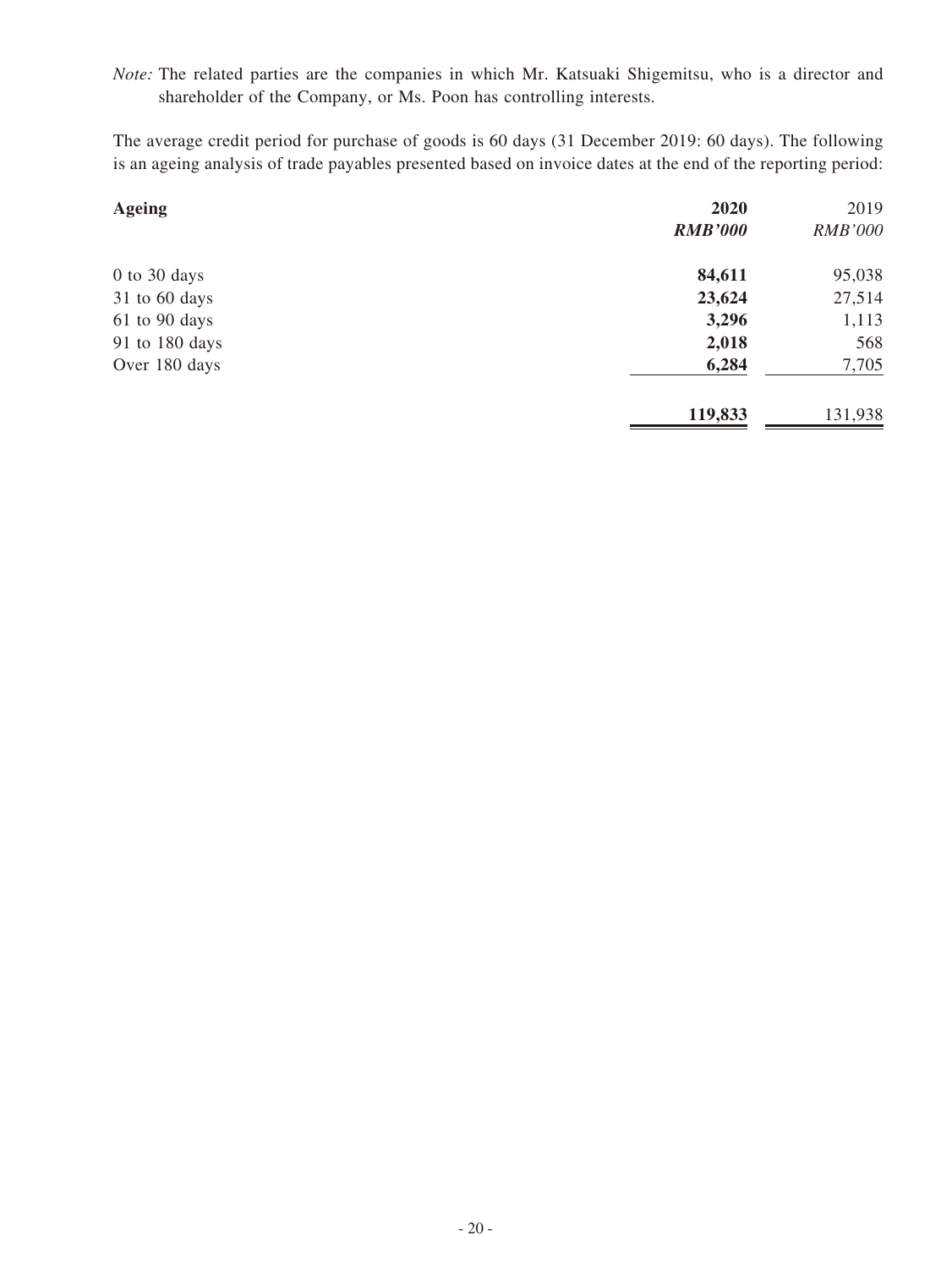#### **DIVIDEND**

A final dividend of RMB0.08 (HK9.5 cents) per ordinary share (2019: a final dividend of RMB0.049 (HK5.3 cents) per ordinary share) for the year ended 31 December 2020 has been proposed by the Board and is subject to the approval by the shareholders of the Company (the "Shareholders") at the annual general meeting (the "AGM") to be held on 21 May 2021. The proposed final dividend is expected to be paid on or about 30 July 2021. Including the interim dividend of RMB0.02 (HK2.20 cents) per ordinary share (2019: interim dividend of RMB0.02 (HK2.20 cents) and special dividend of RMB0.023 (HK2.5 cents) per ordinary share) already paid, the total dividend for the year ended 31 December 2020 will amount to RMB0.1 (HK11.7 cents) per ordinary share (2019: RMB0.092 (HK10.0 cents) per ordinary share).

#### **MANAGEMENT DISCUSSION AND ANALYSIS**

#### **Industry Review**

During the year ended 31 December 2020 (the "Period"), the worldwide spread of the novel coronavirus pneumonia (COVID-19) pandemic caused certain impacts on the production and manufacturing, consumption and investment, social governance, and public confidence of various economies. Faced with the severe and complex domestic situation, all regions and departments in China adhered to the general working guideline of making progress while maintaining stability, and implemented pandemic prevention and control and economic and social development in a coordinated way, thereby quickly controlling the situation in a short term, achieving major strategic results for the prevention and control of the COVID-19 pandemic, and realising economic growth from negative to positive. According to the National Bureau of Statistics of China, during the Period, China's gross domestic product (GDP) amounted to RMB101.5986 trillion, representing an increase of 2.3% year-on-year (corresponding period of 2019: 6.1%); and the market and sales have gradually improved. The national per capita disposable income was RMB32,189, an actual increase of 2.1% over the corresponding period last year.

Affected by the pandemic, consumption growth slowed down in 2020. According to the National Bureau of Statistics of China, during the Period, the total retail sales of social consumer goods for the year amounted to RMB39.1981 trillion, a decrease of 3.9% from the previous year. Among them, the revenue of the catering industry amounted to RMB3.9527 trillion, accounting for 10.08% of the total retail sales of social consumer goods, a year-on-year decrease of 16.6% (corresponding period of 2019: an increase of 9.4%), showing that the overall situation was better than expected. Since March 2020, the society actively responded to various government policies, driven by a series of coordinated measures for pandemic prevention and control and economic and social development, economic operation continued to improve, the consumer market recovered steadily, and the catering market rebounded gradually. According to iiMedia Research, the total number of takeaway orders in China reached 17.12 billion in 2020, a year-on-year increase of 7.5%. Along with the continuously growing takeaway market scale, the penetration rate of the takeaway industry also continued to increase, particularly, the consumer penetration rate of food takeaway in first-tier, second-tier and third-tier cities of China reached 96.31% throughout 2020. Affected by the COVID-19 pandemic, the traditional catering industry has accelerated its online transformation, online catering consumption and online operations are accepted and used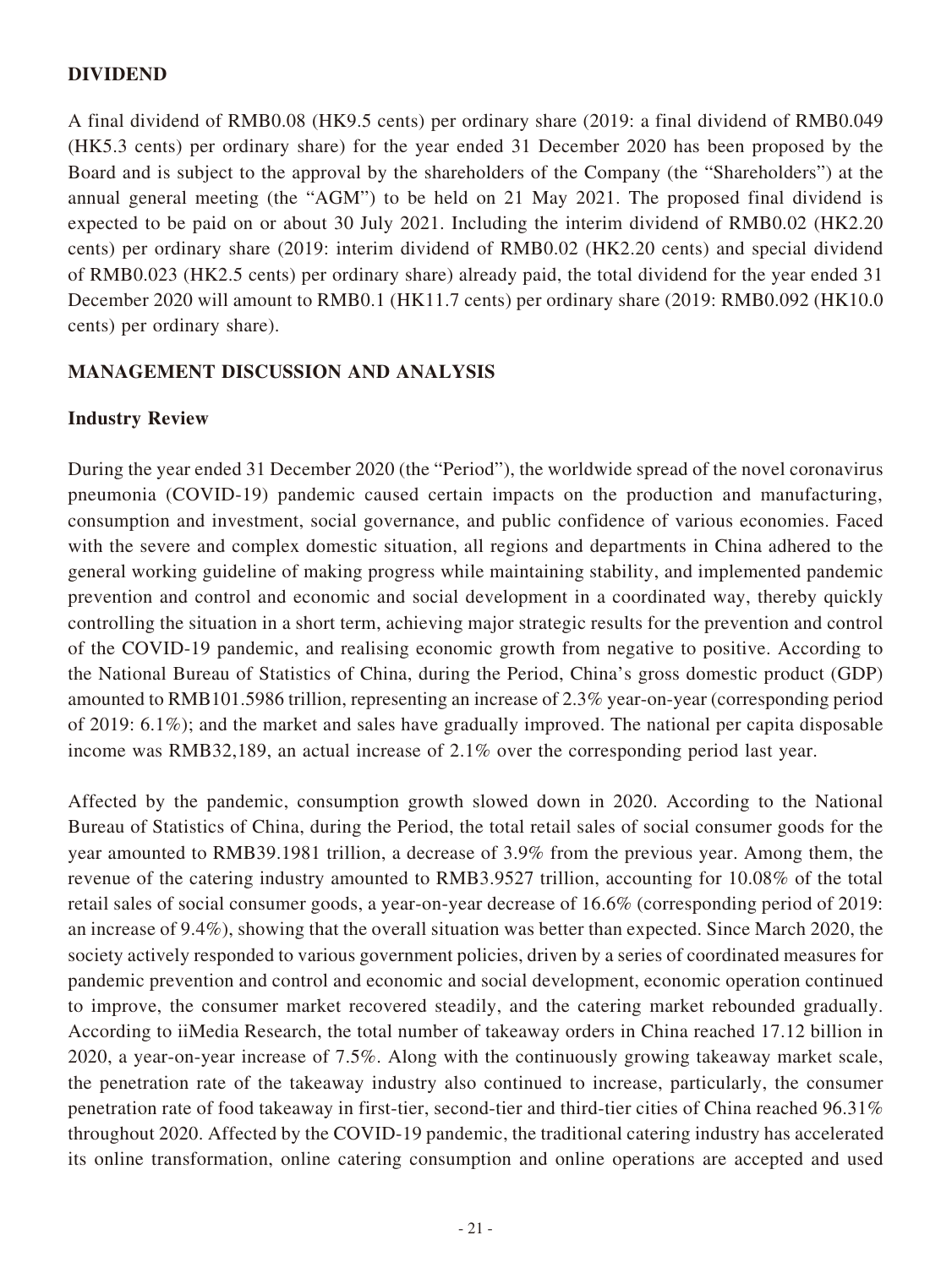by more and more consumers, and online and offline omni-channel operations will become a trend. As products and formats will become more diversified, the takeaway market scale will continue to expand, which is expected to develop into a RMB trillion-scale market in the next one to three years.

In order to embrace the period of important strategic opportunities, China's economy will form a "new development pattern which is based on international and domestic dual-circulation and mutual promotion, along with domestic macro-circulation". According to the China Catering Report 2020 (《2020年中 國餐飲業年度報告》), the catering industry has always been a traditional industry, and the degree of digitalization is generally low. However, under the COVID-19 pandemic, some catering companies that had realised the "Internet+" and digital layout in advance showed good anti-risk capability and market resilience. The integrative development of "Internet+" and the industry, as well as the digital and intelligent development, will become a new driving force for the development of the industry.

In 2021, facing the impact of the COVID-19 pandemic and the rising global uncertainties, the Group will adopt a prudent strategy, conduct lean management, strictly control the quality and safety of food, and take effective measures to ensure the safety of employees and customers. Meanwhile, the Group will continue to strengthen customer relationship management and upgrade the membership system to enhance customer experience, and continue to optimize brand strategy upgrading and strive to promote internal organizational reform, with a view to grasping development opportunities arising from industry reform and bringing better return on investment for the Shareholders by fully leveraging the advantages of adequate cash flows.

## **Business Review**

With the outbreak of COVID-19 pandemic, Mainland China and Hong Kong implemented strict precautionary measures, including travel bans and social gathering bans. The Group's turnover was significantly impacted in the first quarter of the year since a number of the Group's restaurants in China were temporarily closed to ensure the safety of employees and customers. As the Chinese government began to ease its restrictions on the lockdown measures in mid-March 2020, the restaurants that were affected by the COVID-19 gradually resumed operation. All the re-opened restaurants has implemented strict prevention and control measures, such as temperature measuring, providing hand sanitizer and trainings were provided to staff to ensure personal hygiene and shop cleanliness.

In response to the COVID-19 pandemic, the Group enhanced its membership system, launched membership day and resurrected the inactive members. In the fourth quarter of the year, the Group's turnover has recovered approximately 85% when comparing with the same period in 2019.

Other than the revenue recovering, the Group also sought various measures to control the costs to improve the bottom line such as streamlining and increasing the efficiency of its six major production bases in China, including those in Shanghai, Chengdu, Tianjin, Wuhan, Qingdao and Dongguan, through staff training and utilizing the machines to increase the per labour productivity. Besides, the Group also negotiated with landlords for better rental terms for existing tenant agreements.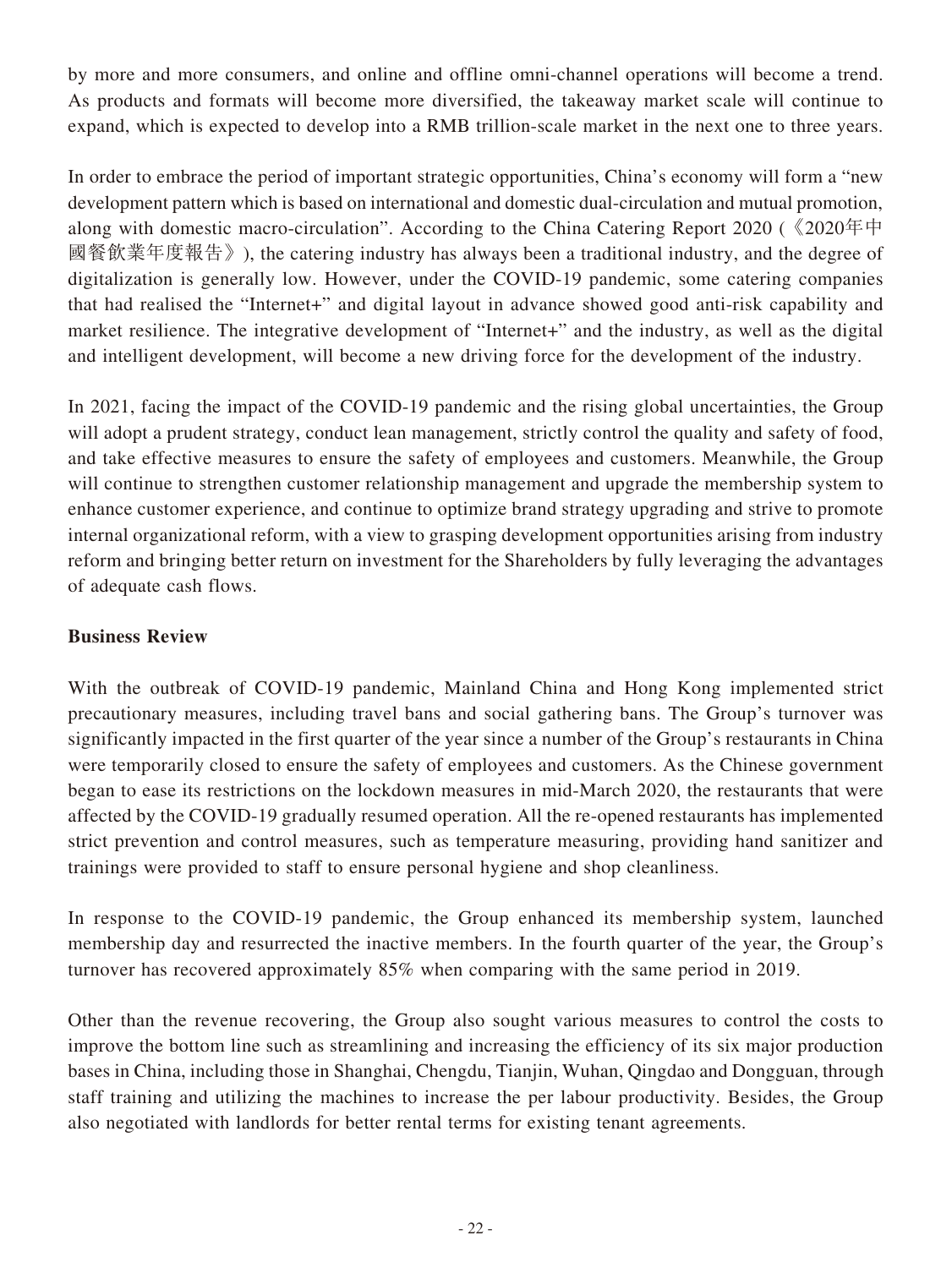During the year, the Group also focused on closing those stores with unsatisfactory operating performance, and adopted a prudent strategy in opening new stores. As at 31 December 2020, the Group had a total of 722 fast chain restaurants, a decrease of 77 from 799 during the corresponding period in 2019; the Group's restaurant network reached 167 cities in 31 provinces and municipalities nationwide.

The effective operation of 722 restaurants under the Group would not be achieved without our efficient management and intensive staff training. During the year, the Group placed emphasis on the guidance and training of restaurant managers and regional supervisors. The operational efficiency of each restaurant was enhanced through constant upgrading of its basic management level.

## **Retail Chain Restaurants**

In 2020, the Group's major business and primary source of income continued to stem from the retail chain restaurant business. During the year, the Group's restaurant business income recorded approximately RMB1,702,117,000 (2019: RMB2,398,899,000) , accounted for approximately 93.5% (2019: 93.5%) of the Group's total revenue.

As at 31 December 2020, the Group's restaurant portfolio consisted of 722 chain restaurants, comprising the following:

|                                | <b>31 December 2020</b> | 31 December 2019 | $+/-$        |
|--------------------------------|-------------------------|------------------|--------------|
| By provinces/cities            |                         |                  |              |
| Shanghai                       | 117                     | 129              | $-12$        |
| Beijing                        | 41                      | 46               | $-5$         |
| Tianjin                        | 7                       | 8                | $-1$         |
| Guangdong (excluding Shenzhen) | 59                      | 58               | $\mathbf{1}$ |
| Shenzhen                       | 16                      | 20               | $-4$         |
| Jiangsu                        | 85                      | 90               | $-5$         |
| Zhejiang                       | 83                      | 86               | $-3$         |
| Sichuan                        | 13                      | 15               | $-2$         |
| Chongqing                      | 13                      | 14               | $-1$         |
| Fujian                         | 14                      | 23               | $-9$         |
| Hunan                          | 14                      | 17               | $-3$         |
| Hubei                          | 12                      | 14               | $-2$         |
| Liaoning                       | 19                      | 25               | $-6$         |
| Shandong                       | 49                      | 54               | $-5$         |
| Guangxi                        | 17                      | 17               |              |
| Guizhou                        | $\overline{\mathbf{4}}$ | $\overline{4}$   |              |
| Jiangxi                        | 18                      | 18               |              |
| Shaanxi                        | 13                      | 16               | $-3$         |
| Yunnan                         | 10                      | 10               |              |
| Henan                          | 14                      | 16               | $-2$         |
| Hebei                          | 16                      | 16               |              |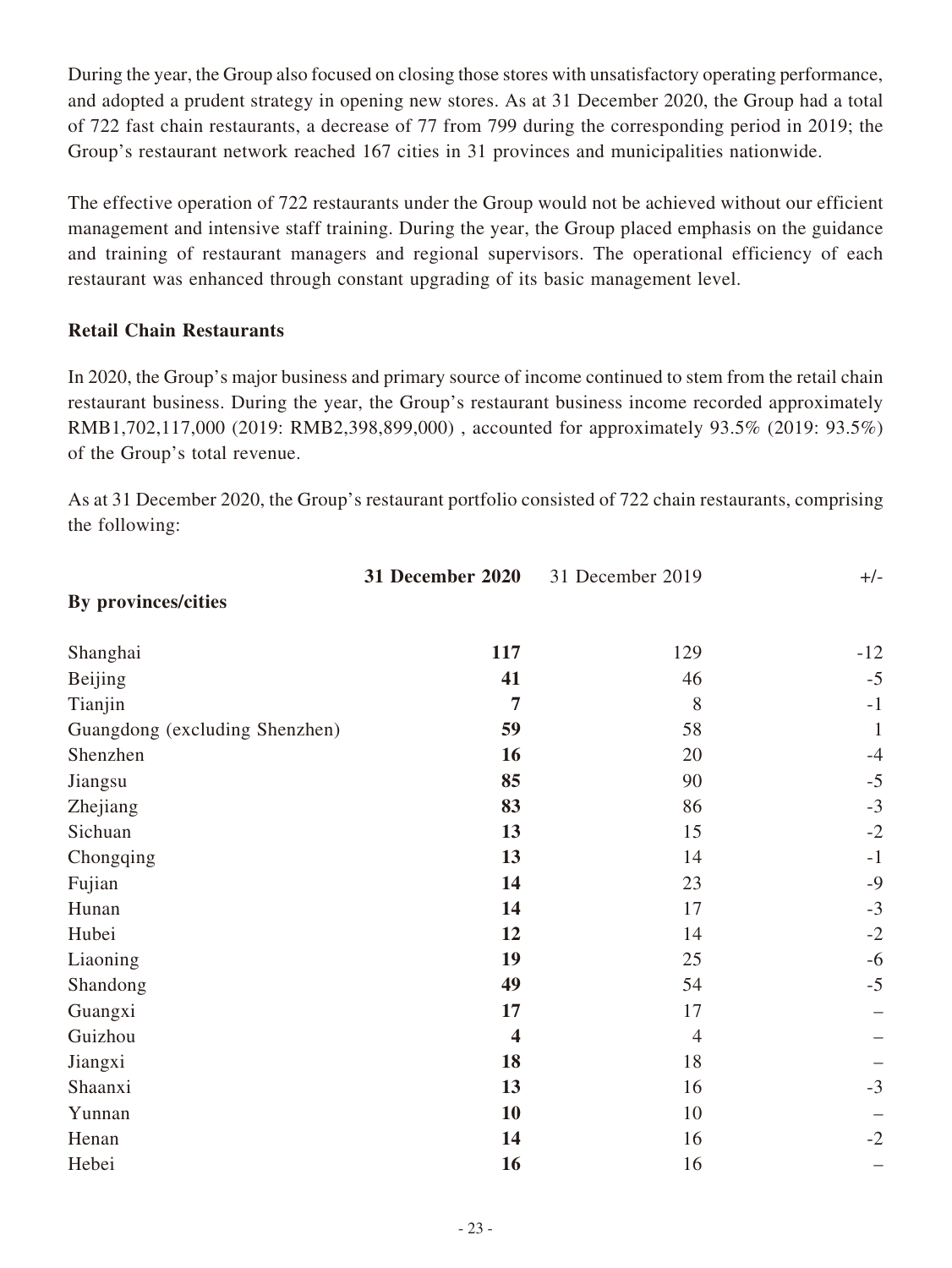**By provinces/cities**

| Anhui                  | 14                      | 17               | $-3$  |
|------------------------|-------------------------|------------------|-------|
| Xinjiang               | $\overline{2}$          | 3                | $-1$  |
| Hainan                 | $\overline{7}$          | 8                | $-1$  |
| Shanxi                 | $\overline{\mathbf{4}}$ | 5                | $-1$  |
| Neimenggu              | 5                       | 5                |       |
| Heilongjiang           | 14                      | 16               | $-2$  |
| Ningxia, Qinghai       | $\overline{\mathbf{3}}$ | 3                |       |
| Jilin                  | 12                      | 15               | $-3$  |
| Tibet                  | $\mathbf{1}$            | $\mathbf{1}$     |       |
| Gansu                  | 1                       | 1                |       |
| Hong Kong              | 23                      | 27               | $-4$  |
| Rome                   | $\mathbf{1}$            | $\mathbf{1}$     |       |
| Finland                | 1                       | 1                |       |
| Total                  | 722                     | 799              | $-77$ |
| By geographical region | <b>31 December 2020</b> | 31 December 2019 | $+/-$ |
| Northern China         | 154                     | 185              | $-31$ |
| Eastern China          | 299                     | 322              | $-23$ |
| Southern China         | 162                     | 171              | $-9$  |
| Central China          | 105                     | 119              | $-14$ |
| Europe                 | $\overline{2}$          | $\mathbf{2}$     |       |
| Total                  | 722                     | 799              | $-77$ |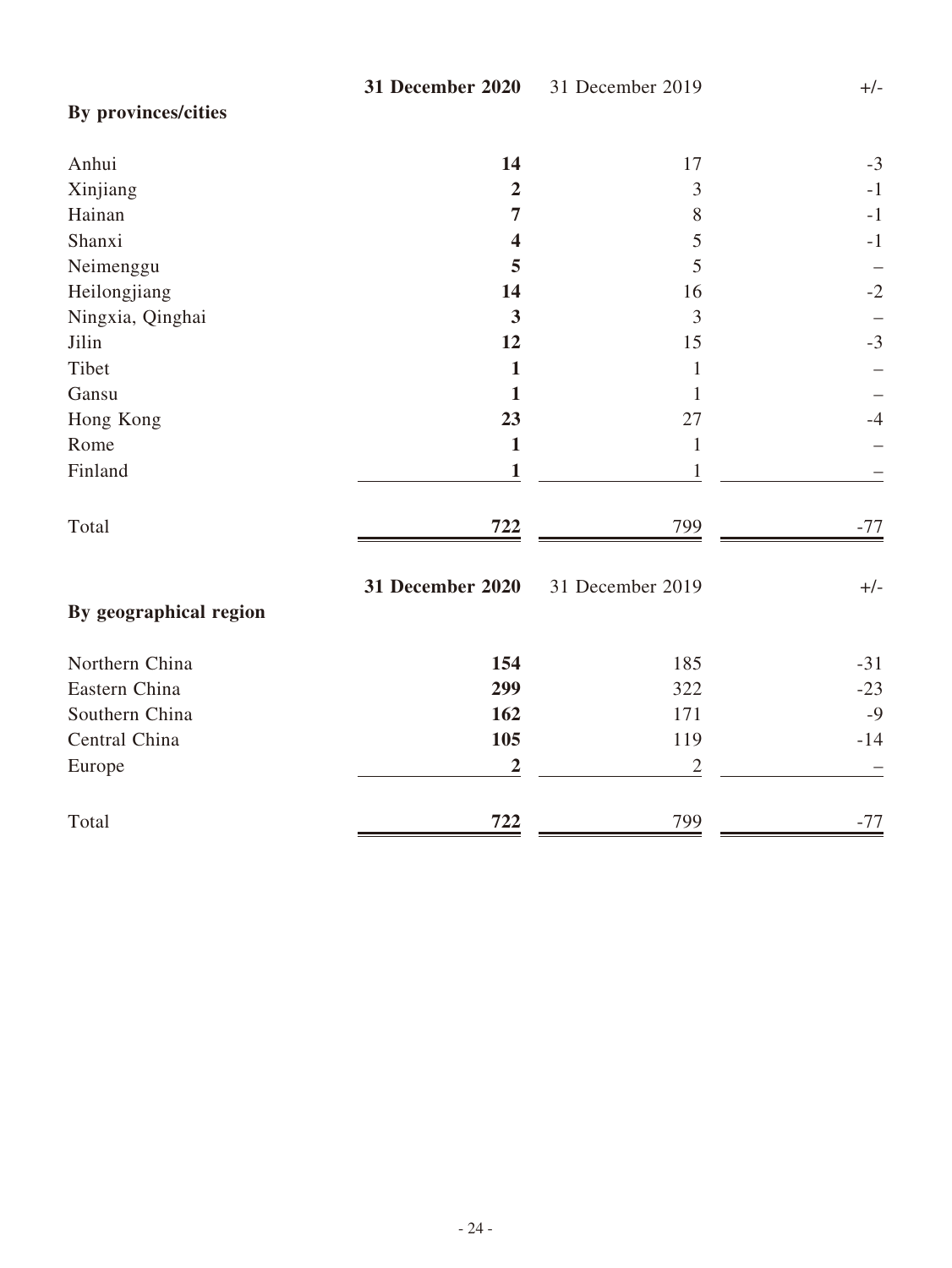## **Financial Review**

## *Turnover*

For the year ended 31 December 2020, the Group's turnover decreased by approximately 29.0%, or approximately RMB744,514,000 to approximately RMB1,820,588,000 from approximately RMB2,565,102,000 for the corresponding period in 2019. Such decrease was mainly due to the adverse impact of the outbreak of COVID-19 and the decrease in number of stores of the Group during the year.

## *Cost of inventories consumed*

For the year ended 31 December 2020, the Group's cost of inventories decreased by approximately 27.5%, or approximately RMB195,222,000 to approximately RMB515,561,000 from approximately RMB710,783,000 for the corresponding period in 2019.

During the year, the ratio of inventories cost to turnover was approximately 28.3%, which slightly increased by 0.6 percentage point from approximately 27.7% for the corresponding period in 2019 due to the increase in material cost during the year.

## *Gross profit and gross profit margin*

Driven by the above factors, gross profit for the year ended 31 December 2020 decreased by approximately 29.6%, or approximately RMB549,292,000 to approximately RMB1,305,027,000 from approximately RMB1,854,319,000 for the corresponding period in 2019.

Gross profit margin of the Group also decreased to 71.7% from approximately 72.3% for the corresponding period in 2019.

## *Staff costs*

For the year ended 31 December 2020, staff costs of the Group decreased by approximately 29.8% to approximately RMB477,510,000 from approximately RMB679,858,000 for the corresponding period in 2019. Staff costs as a proportion to turnover remained relative stable at approximately 26.2% (2019:  $26.5\%$ ).

## *Depreciation*

For the year ended 31 December 2020, depreciation of the Group increased by approximately 6.9% to approximately RMB443,693,000 from approximately RMB414,964,000 for the corresponding period in 2019. Some short term leases were switched into long term leases during the year, thus the lease depreciation increased.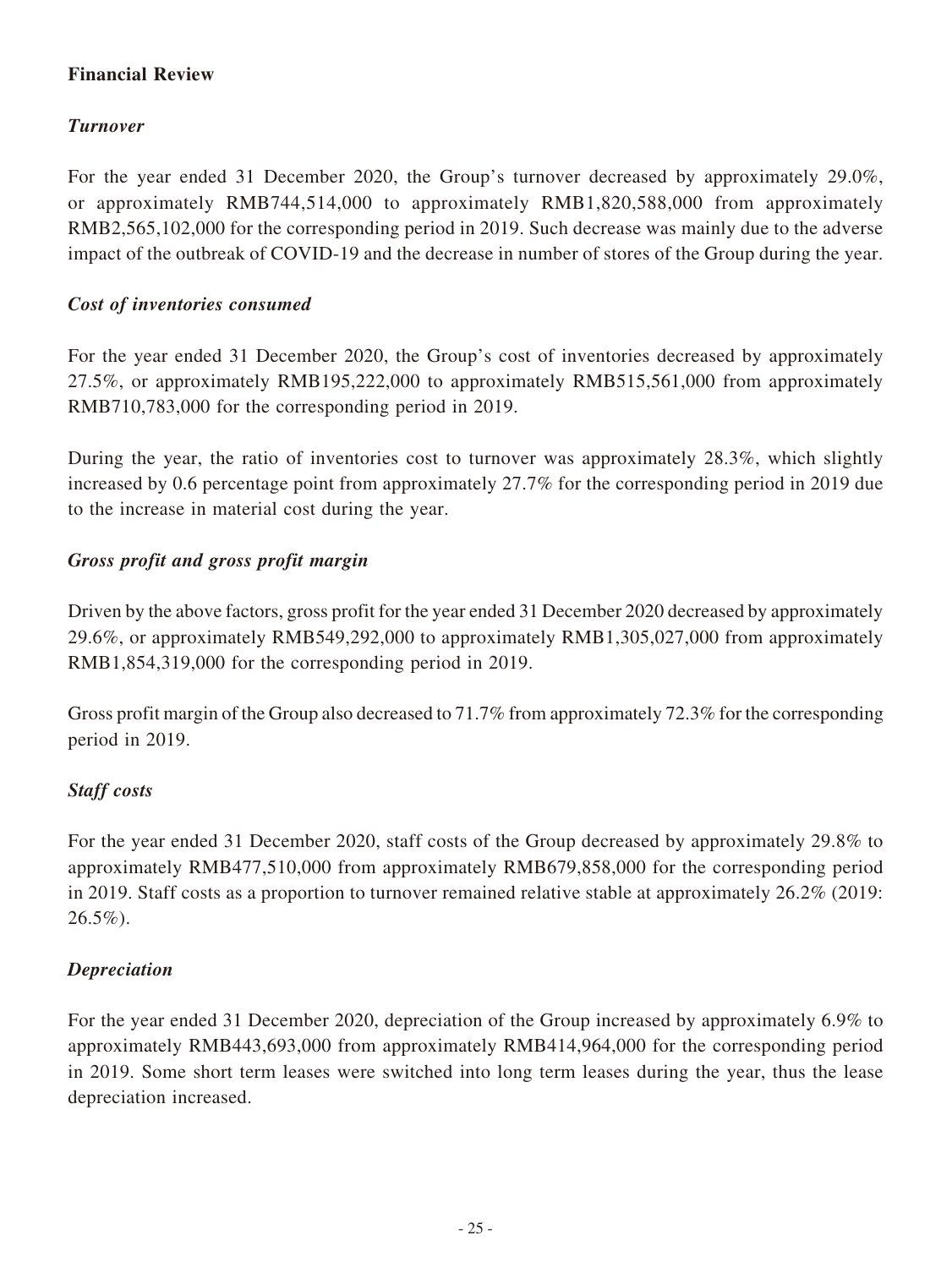#### *Other operating expenses*

For the year ended 31 December 2020, other operating expenses decreased by approximately 34.1% to approximately RMB421,778,000 from RMB639,748,000.

With various cost control measures, the operation expenses generally decreased except the service charges for delivery platforms, which the delivery service for the Group has grown slightly during COVID-19 pandemic period.

Set out below is the breakdown of the main operating expenses for the years ended 31 December 2020 and 2019.

|                                              | 2020               | 2019               | $\%$      |
|----------------------------------------------|--------------------|--------------------|-----------|
|                                              | <b>RMB</b> million | <b>RMB</b> million | $+/-$     |
| <b>Utilities</b>                             | 83.9               | 121.5              | $-31.0\%$ |
| Store and factory management fee             | 60.4               | 63.7               | $-5.2\%$  |
| Consumables & utensils                       | 46.0               | 65.4               | $-29.7\%$ |
| Service charges for delivery platforms       | 40.3               | 37.9               | $6.3\%$   |
| Rental expenses under variable lease payment | 34.6               | 58.3               | $-40.6\%$ |
| Logistics expenses                           | 24.6               | 36.5               | $-32.6\%$ |
| Franchise expenses                           | 22.1               | 32.4               | $-31.8\%$ |
| Advertising and promotions                   | 14.3               | 29.3               | $-51.2\%$ |
| Rental expenses under short-term lease       | 12.3               | 45.2               | $-72.8\%$ |
| Consultancy fee                              | 6.8                | 16.2               | $-58.0\%$ |
| Travelling expenses                          | 6.7                | 9.2                | $-27.2%$  |
| Repairment and maintenance expenses          | 5.0                | 7.0                | $-28.6\%$ |
| Bank charges on credit card payment          | 3.3                | 7.2                | $-54.2\%$ |
| Auditors' remuneration                       | 3.3                | 3.3                |           |
| Cleaning expenses                            | 3.1                | 6.7                | $-53.7\%$ |

## *Other income*

For the year ended 31 December 2020, other income of the Group decreased by approximately 26.0% to approximately RMB96,169,000 from approximately RMB129,947,000 for the corresponding period in 2019. The decrease was mainly due to the decrease in royalty income, as well as the decrease in rental income from investment properties. Besides, there was a compensation of approximately RMB25,760,000 from Mr. Lau Ka Ho, Robert, the former chief financial officer of the Group, last year.

The significant decrease in royalty income from the sub-franchise income was a result of the temporary or permanent closure of the franchised shops owing to the COVID-19 pandemic.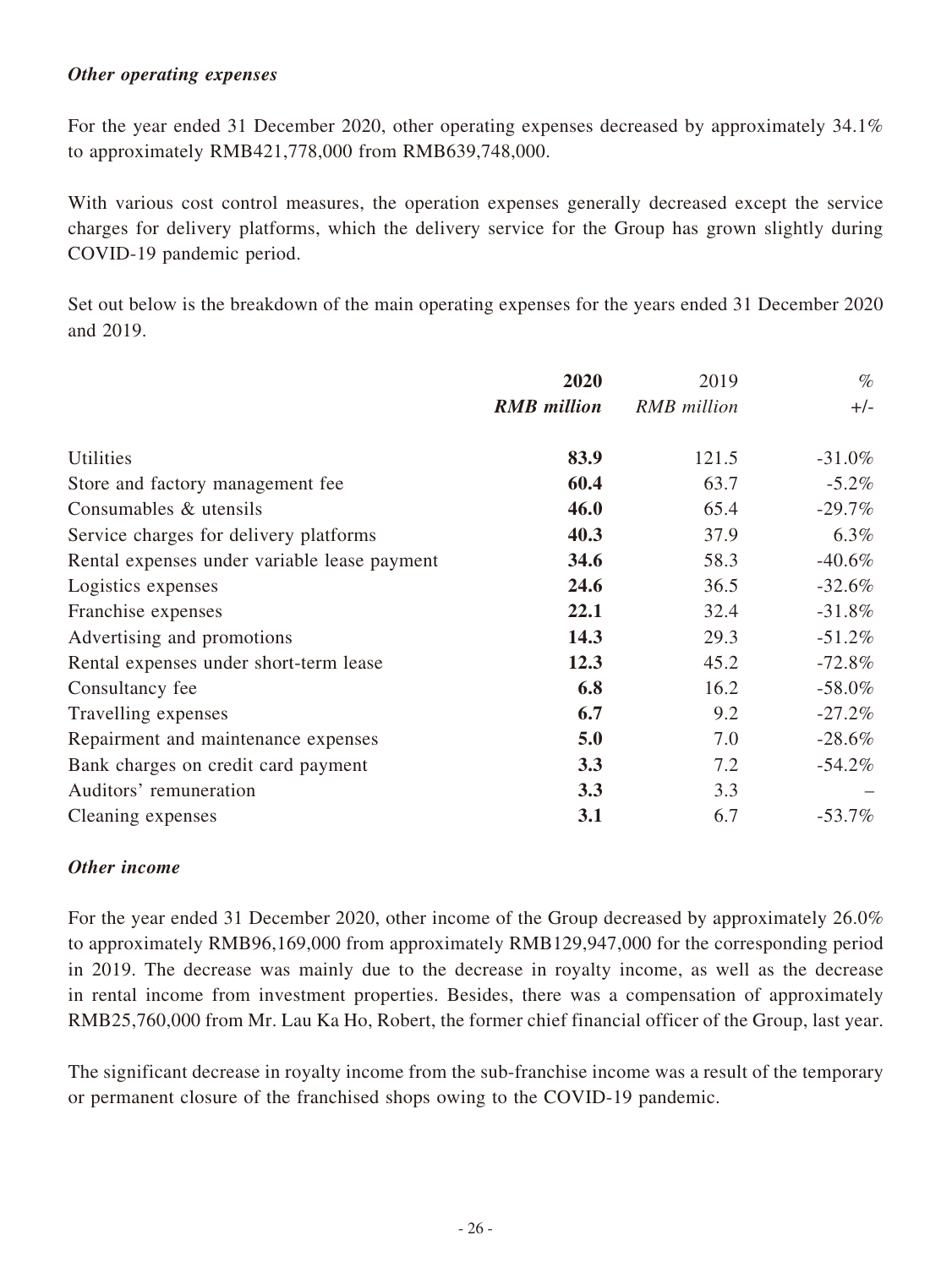## *Other gains and losses*

For the year ended 31 December 2020, other gains and losses of the Group decreased to a loss of approximately RMB108,327,000 from a gain of approximately RMB15,239,000 for the corresponding period in 2019. The loss was mainly attributable to the impairment loss of RMB61,306,000 recognised for the interest in Jiangsu Hong Xuan Ecological Agriculture Company Limited (江蘇鴻軒生態農業 有限公司), the Group's associate, due to the poor operating performance.

Besides, the Group also impaired the property, plant and equipment and the right-of-use assets of approximately RMB3,875,000 and RMB17,656,000 respectively because the performance of certain shops did not meet expectation under the challenging economic environment.

## *Finance costs*

For the year ended 31 December 2020, finance costs increased by approximately 2.7% to approximately RMB36,178,000 from approximately RMB35,240,000 for the corresponding period in 2019.

The interest on lease liabilities increased since some short term leases were switched into long term leases during the year.

The interest on borrowings decreased as a result of the decrease in overall loan balance during the year.

## *Loss before taxation*

Being affected by the factors referred to above, the Group recorded a loss before taxation of approximately RMB97,999,000 for the year ended 31 December 2020 (31 December 2019: gain of approximately RMB231,257,000).

## *Loss attributable to owners of the Company*

Being affected by the factors referred to above, loss attributable to owners of the Company for the year ended 31 December 2020 amounted to approximately RMB77,868,000 (31 December 2019: gain of approximately RMB156,441,000).

## *Investments*

The group maintained a investment portfolio, the portfolio can be divided into three categories depends on its accounting treatment:

Financial assets at fair value through profit or loss ("FVTPL"), interests in associates and interest in a joint venture.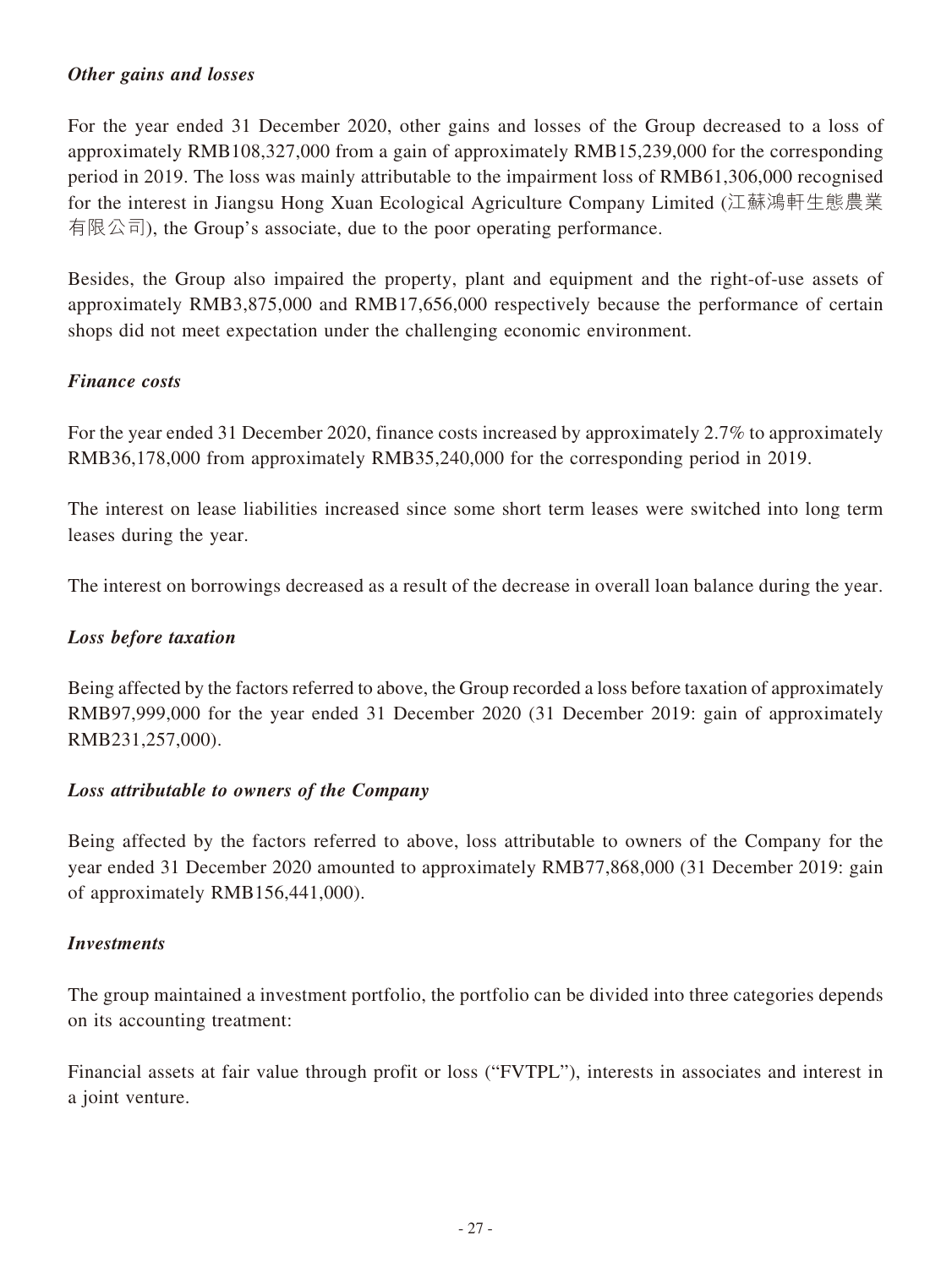The following table shows the breakdown of the major investments:

#### **Financial assets at FVTPL, net of financial liabilities at FVTPL:**

|                    | 31 December 2020<br><b>RMB'000</b> | 31 December 2019<br><i>RMB'000</i> | <b>Initial</b><br>investment cost<br><b>RMB'000</b> |
|--------------------|------------------------------------|------------------------------------|-----------------------------------------------------|
| Yunxi              | 73,171                             | 72,370                             | 60,000                                              |
| Jiahua Anyuan Fund | 51,947                             | 60,356                             | 50,000                                              |
| Hezhi              | 46,244                             | 62,964                             | 99,120                                              |
| Others             | 4,242                              | 4,242                              | 6,907                                               |
|                    | 175,604                            | 199,932                            | 216,027                                             |

Financial assets at FVTPL represented the unlisted equity investments and fund investments.

The Group engaged an independent qualified professional valuer to access the valuation.

#### **Interests in associates**

|                                                                    | 31 December 2020<br><b>RMB'000</b> | 31 December 2019<br><i>RMB'000</i> | <b>Initial</b><br>investment cost<br><b>RMB'000</b> |
|--------------------------------------------------------------------|------------------------------------|------------------------------------|-----------------------------------------------------|
| Jiangsu Hong Xuan Ecological<br><b>Agriculture Company Limited</b> |                                    | 61,306                             | 43,354                                              |
| Yunnex Inc.                                                        | 18,266                             | 35,702                             | 64,791                                              |
| Others                                                             | 37,833                             | 37,562                             | 43,177                                              |
|                                                                    | 56,099                             | 134,570                            | 151,322                                             |

The Group engaged an independent qualified professional valuer to assist the management in performing impairment review for Yunnex Inc.. During the year ended 31 December 2020, in view of the poor operating performance of an associate, Jiangsu Hong Xuan Ecological Agriculture Company Limited (江蘇鴻軒生態農業有限公司) ("Hong Xuan"), the directors of the Company considered that the recoverability of the investments would be remote. As such, an impairment loss of RMB61,306,000 was recognised.

#### **Interest in a joint venture**

|                                                                      | <b>RMB'000</b> | 31 December 2020 31 December 2019<br><i>RMB'000</i> | <b>Initial</b><br>investment cost<br><i>RMB'000</i> |
|----------------------------------------------------------------------|----------------|-----------------------------------------------------|-----------------------------------------------------|
| Beijing Feicui Jinghua &<br><b>Restaurant Management</b><br>Co., Ltd | 9,715          | 11,713                                              | 12,857                                              |

The decrease in the value of joint venture mainly represented the share of post-acquisition results of the joint venture.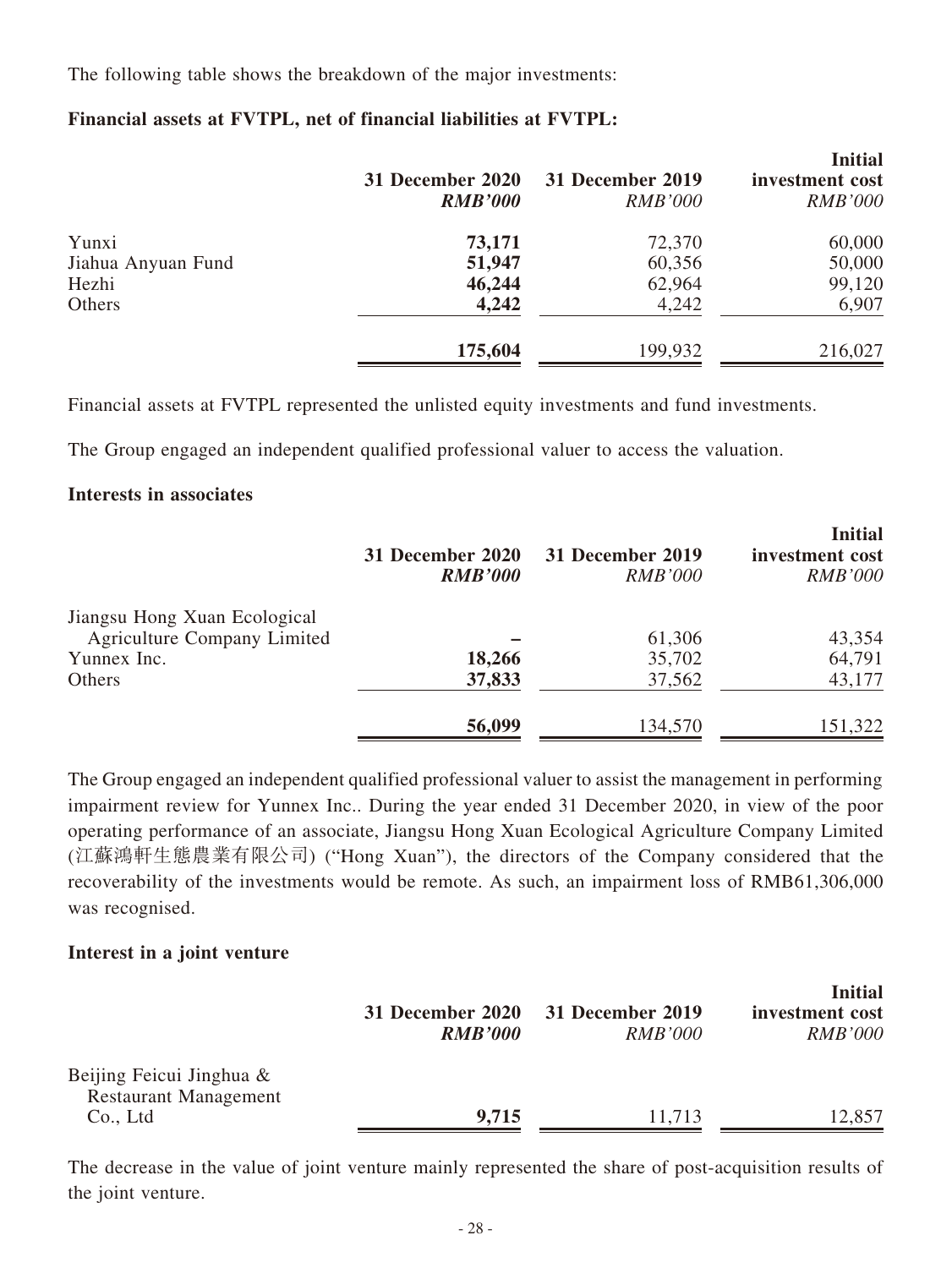#### **RISK MANAGEMENT**

#### **Liquidity and financial resources**

The liquidity and financial position of the Group as at 31 December 2020 remained healthy and strong, with bank balances amounting to approximately RMB1,738,380,000 (31 December 2019: RMB1,705,399,000) and a current ratio of 2.8 (31 December 2019: 2.6).

As at 31 December 2020, the Group had bank borrowings of RMB186,044,000 (31 December 2019: RMB207,676,000) and therefore the gearing ratio (expressed as a percentage of total borrowings over total assets) was 4.0 (31 December 2019: 4.2).

#### **Exposure to exchange rates**

Presently, most of the Group's business transactions, assets and liabilities are denominated in RMB and settled in RMB. The Group's exposure to currency risk is minimal as the Group's assets and liabilities as at 31 December 2020 and 31 December 2019 were denominated in the respective Group companies' functional currencies. The Group does not have any currency hedging policy and has not entered into any hedging or other instrument to reduce currency risks. However, the management will closely monitor the Group's exposure to the fluctuation of exchange rates and take appropriate measures as necessary to minimise any adverse impact that may be caused by such fluctuation.

#### **Interest rate risk**

As the Group has no significant interest-bearing assets (other than bank balances and cash), the Group's income and operating cash flows are substantially independent of changes in market interest rates.

#### **Credit risk**

The Group has no significant concentrations of credit risk. The carrying amounts of trade receivables, deposits and other receivables and bank balances and cash, included in the consolidated balance sheets represent the maximum exposure to credit risk in relation to the Group's financial assets. The Group typically does not require collaterals from customers. Provisions are made for the balance that is past due when the management considers the loss from non-performance by the customers is likely. Sales to retail customers are settled in cash or by using major credit cards. The Group also makes deposits to the relevant landlords for lease of certain of the self-managed outlets. As of 31 December 2020 and 31 December 2019, all of the bank balances were deposited with highly reputable and sizable banks and financial institutions without significant credit risk in Mainland China and Hong Kong. The management does not expect to incur any loss from non-performance by these banks and financial institutions.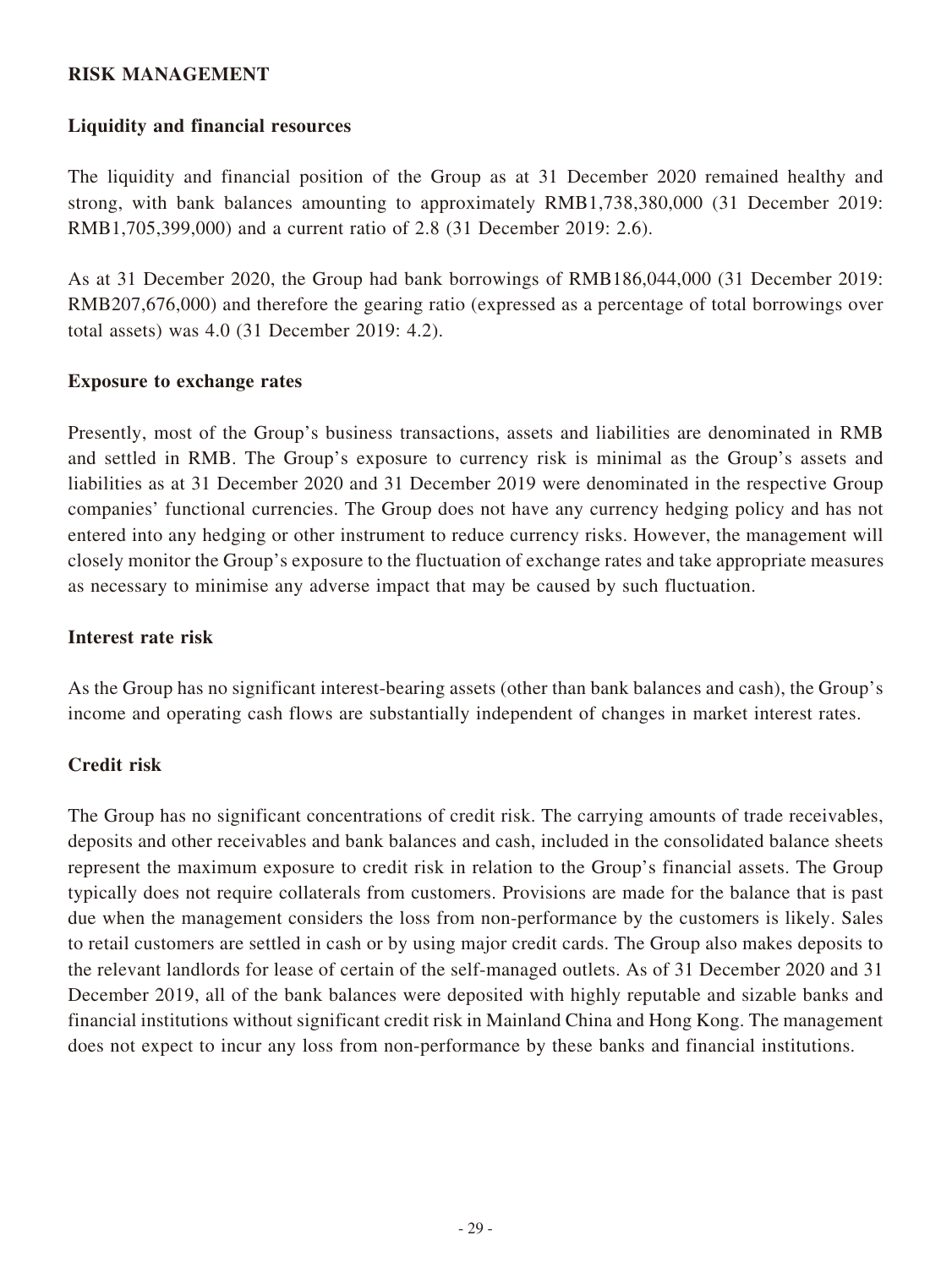## **Significant investments held, material acquisitions and disposals of subsidiaries, and future plans for material investments or capital assets**

Save for those disclosed in this annual results announcement, there were no other significant investments held, nor were there any material acquisitions or disposals of subsidiaries during the year under review. Apart from those disclosed in this annual results announcement, there was no plan authorised by the Board for other material investments or additions of capital assets at the date of this annual results announcement.

#### **Contingent liabilities**

As of 31 December 2020, the Group did not have any significant contingent liabilities.

#### **Assets and liabilities**

The Group's net current assets were approximately RMB1,294,627,000 and the current ratio was 2.8 as at 31 December 2020 (31 December 2019: 2.6). As the Group is primarily engaged in the restaurant business, most of the sales are settled in cash. As a result, the Group was able to maintain a relatively high current ratio.

#### **Cash flows**

Cash generated from operations for the year ended 31 December 2020 was approximately RMB405,331,000, while loss before taxation for the same period was approximately RMB97,999,000. The difference was mainly due to impairment of interest in associates, depreciation of property, plant and equipment and right-of use assets and the finance interest on lease liabilities.

## **Capital expenditure**

For the year ended 31 December 2020, the Group's capital expenditure was approximately RMB125,664,000 (2019: RMB166,612,000), the decrease was mainly because of the outbreak of COVID-19, which affected the shop opening progress.

#### **Key operating ratios for restaurant operations**

|                                        | <b>Hong Kong</b> |              |               | <b>Mainland China</b> |                |                |  |
|----------------------------------------|------------------|--------------|---------------|-----------------------|----------------|----------------|--|
|                                        | 1-12/2020        | $1 - 6/2020$ | $1 - 12/2019$ | $1 - 12/2020$         | $1 - 6/2020$   | 1-12/2019      |  |
| Comparable restaurant sales growth     | $-21.6\%$        | $-24.0\%$    | $-27.9\%$     | $-29.7\%$             | $-49.9\%$      | $7.0\%$        |  |
| Per capita spending                    | <b>HK\$78.0</b>  | HK\$71.9     | HK\$66.1      | <b>RMB46.5</b>        | <b>RMB48.5</b> | <b>RMB48.0</b> |  |
| Table turnover per day (times per day) | 4.0              | 3.9          | 5.0           | 3.0                   | 3.4            | 3.4            |  |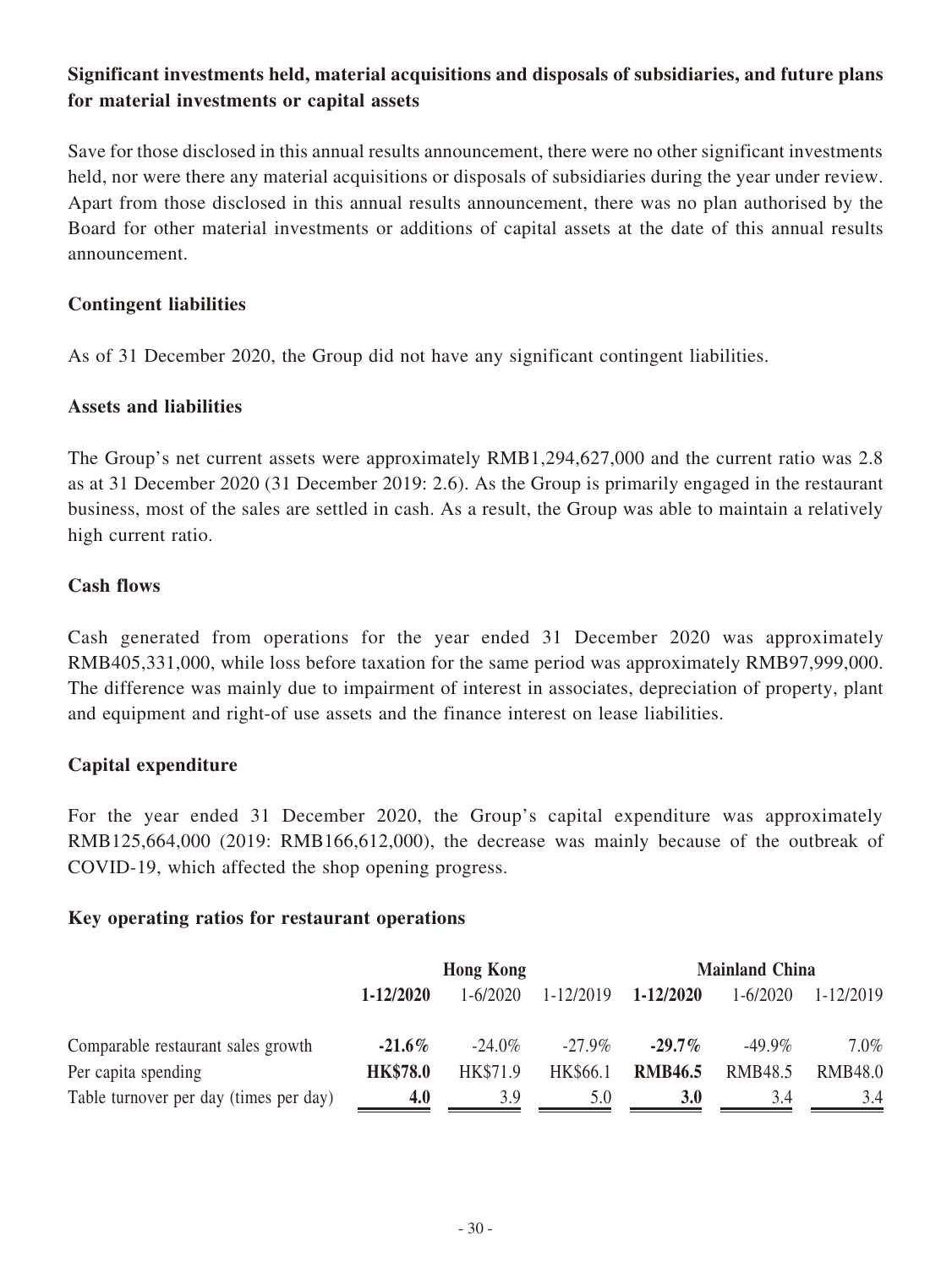## **SUBSEQUENT EVENT**

Subsequent to 31 December 2020, no material events affecting the Company and its subsidiaries have occurred.

#### **PURCHASE, SALE OR REDEMPTION OF THE COMPANY'S LISTED SECURITIES**

Neither the Company nor any of its subsidiaries purchased, sold or redeemed any of the listed securities of the Company during the year ended 31 December 2020.

#### **COMPLIANCE WITH THE CORPORATE GOVERNANCE CODE**

The Company has adopted the Corporate Governance Code (the "Code") as set out in Appendix 14 to the Rules Governing the Listing of Securities on The Stock Exchange of Hong Kong Limited (the "Listing Rules") and complied with all applicable code provisions under the Code throughout the year ended 31 December 2020, save and except for the deviation from the code provision A.2.1 of the Code. Under the code provision A.2.1, the roles of Chairman and Chief Executive Officer ("CEO") should be separate and should not be performed by the same individual. Currently, the Company does not comply with code provision A.2.1, i.e., the roles of the Chairman and CEO have not been separated. Although Ms. Poon Wai performs both the roles of Chairman and CEO, the division of responsibilities between the Chairman and CEO is clearly established and set out in writing. In general, the Chairman is responsible for supervising the functions and performance of the Board, while the CEO is responsible for the management of the business of the Group. The two roles are performed by Ms. Poon distinctly. The Board believes that at the current stage of development of the Group, vesting the roles of both Chairman and CEO in the same person provides the Company with strong and consistent leadership, and allows for effective and efficient planning and implementation of business decisions and strategies. The relevant deviation is therefore considered reasonable at the current stage. It is also considered that the current structure does not impair the balance of power and authority between the Board and the management of the Company given the appropriate delegation of the power of the Board and the effective functions of the independent non-executive Directors (number of which exceeds one-third of the members of the Board). However, it is the long-term objective of the Company to have these two roles performed by separate individuals when suitable candidates are identified.

#### **MODEL CODE FOR SECURITIES TRANSACTIONS BY DIRECTORS**

The Company has adopted a code of conduct regarding securities transactions by Directors on terms no less exacting than the required standard (the "Required Standard") of the Model Code for Securities Transactions by Directors of Listed Issuers (the "Model Code") as set out in Appendix 10 to the Listing Rules.

The Company has made specific enquiry to all Directors, and all Directors have confirmed that, throughout the year under review, they were in compliance with the Required Standard.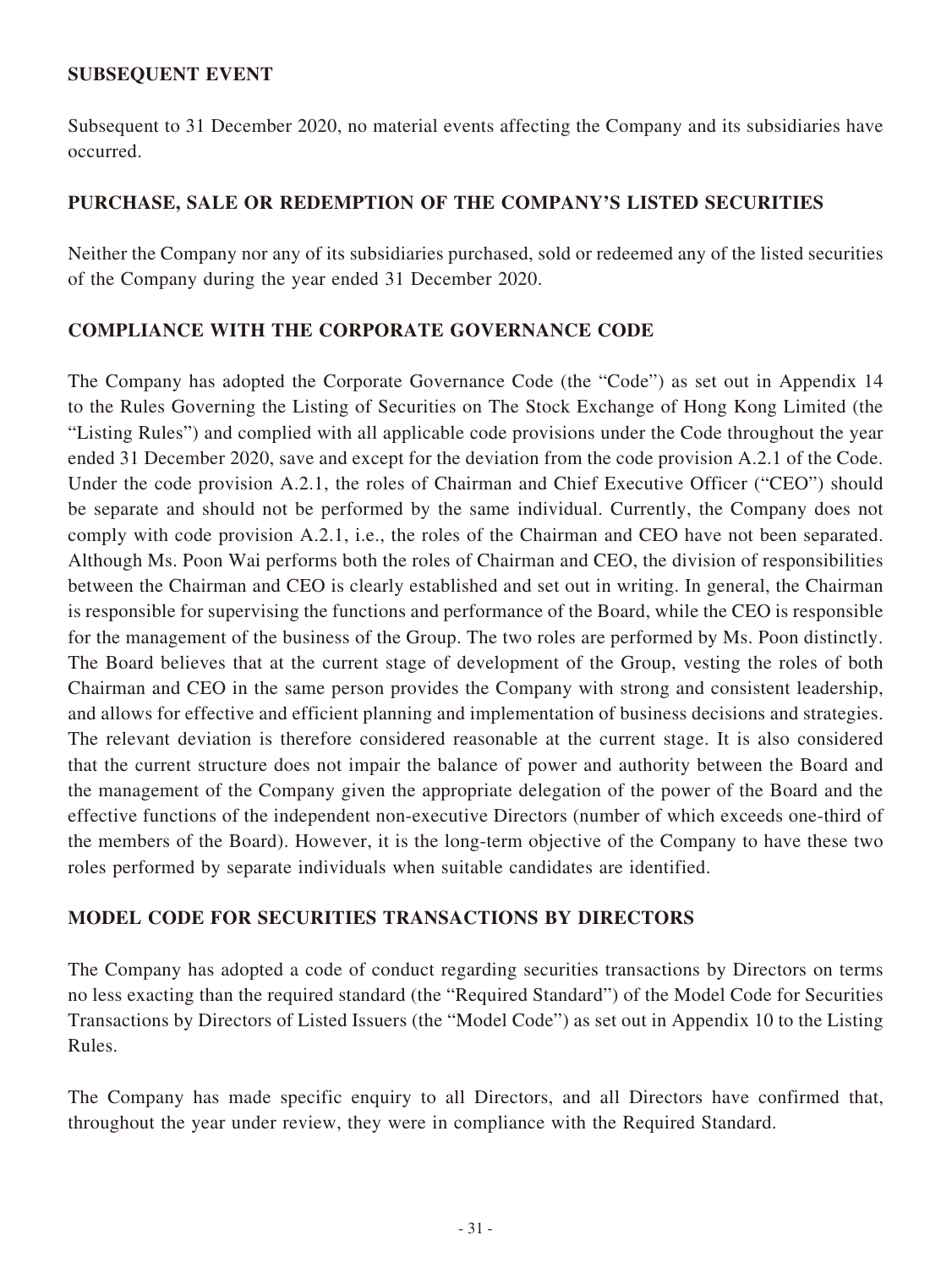In addition, the Board has adopted written guidelines (the "Employees' Guidelines for Securities Transactions") for securities transactions by employees (the "Relevant Employees") who are likely to be in possession of inside information of the Company on no less exacting terms than the Model Code.

Having made specific enquiry to all the Relevant Employees, the Company confirmed that all the Relevant Employees have complied with the Required Standard as set out in the Employees' Guidelines for Securities Transactions throughout the year ended 31 December 2020.

## **AUDIT COMMITTEE**

The Audit Committee was set up on 8 March 2007 with written terms of reference in compliance with Rules 3.21 and 3.22 of the Listing Rules.

Currently, the Audit Committee comprises three independent non-executive Directors as follows:

Mr. Jen Shek Voon (Chairman), an independent non-executive Director Mr. Lo Peter, an independent non-executive Director Mr. Wang Jincheng, an independent non-executive Director

The Audit Committee is satisfied with their review of the auditor's remuneration, the independence of the auditor, Deloitte Touche Tohmatsu ("DTT"), and recommended the Board to re-appoint DTT as the Company's auditor in the year 2021, which is subject to the approval of Shareholders at the forthcoming AGM.

The Company's annual results for the year ended 31 December 2020 have been reviewed by the Audit Committee, which opines that applicable accounting standards and requirements have been complied with and that adequate disclosures have been made.

This annual results announcement is based on the Company's audited consolidated financial statements for the year ended 31 December 2020 which have been agreed with DTT, the auditor of the Company.

## **CLOSURE OF THE REGISTER OF MEMBERS**

In order to determine the Shareholders who are entitled to attend the AGM, the register of members of the Company will be closed from 17 May 2021 to 21 May 2021 (both days inclusive), during which period no share transfers will be registered.

In addition, in order to determine the Shareholders who are entitled to receive the final dividend for the year ended 31 December 2020, the register of members of the Company will be closed from 27 May 2021 to 1 June 2021 (both days inclusive), during which period no share transfers will be registered.